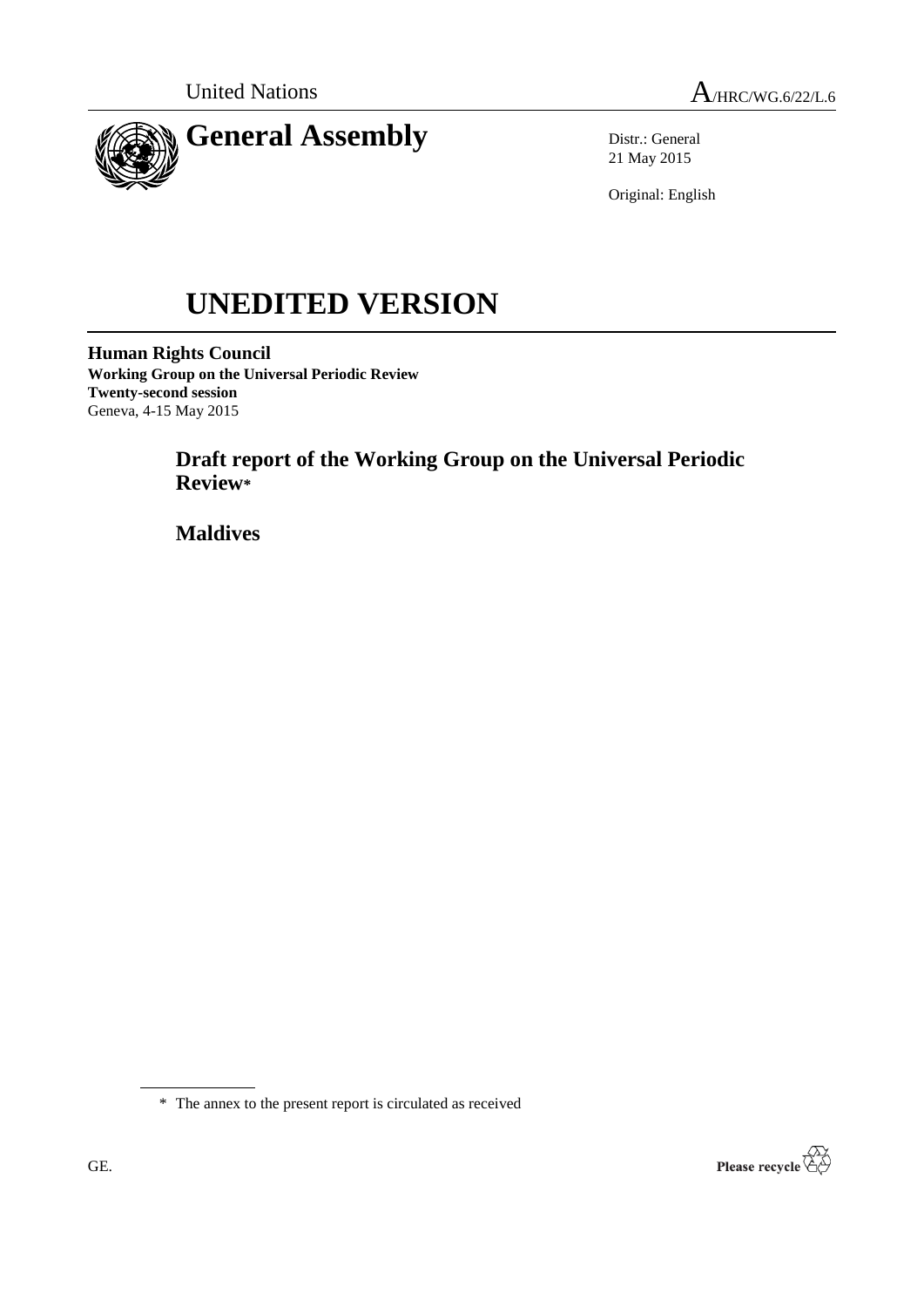#### **A/HRC/WG.6/22/L.6**

# Contents

|       |           | Paragraphs | Page          |
|-------|-----------|------------|---------------|
|       |           | $1 - 4$    | 3             |
|       |           | $5-140$    | 3             |
|       | A.        | $5 - 27$   | $\mathcal{R}$ |
|       | <b>B.</b> | $28 - 140$ | 6             |
| Н.    |           | 141-145    | 13            |
| Annex |           |            |               |
|       |           |            | 29            |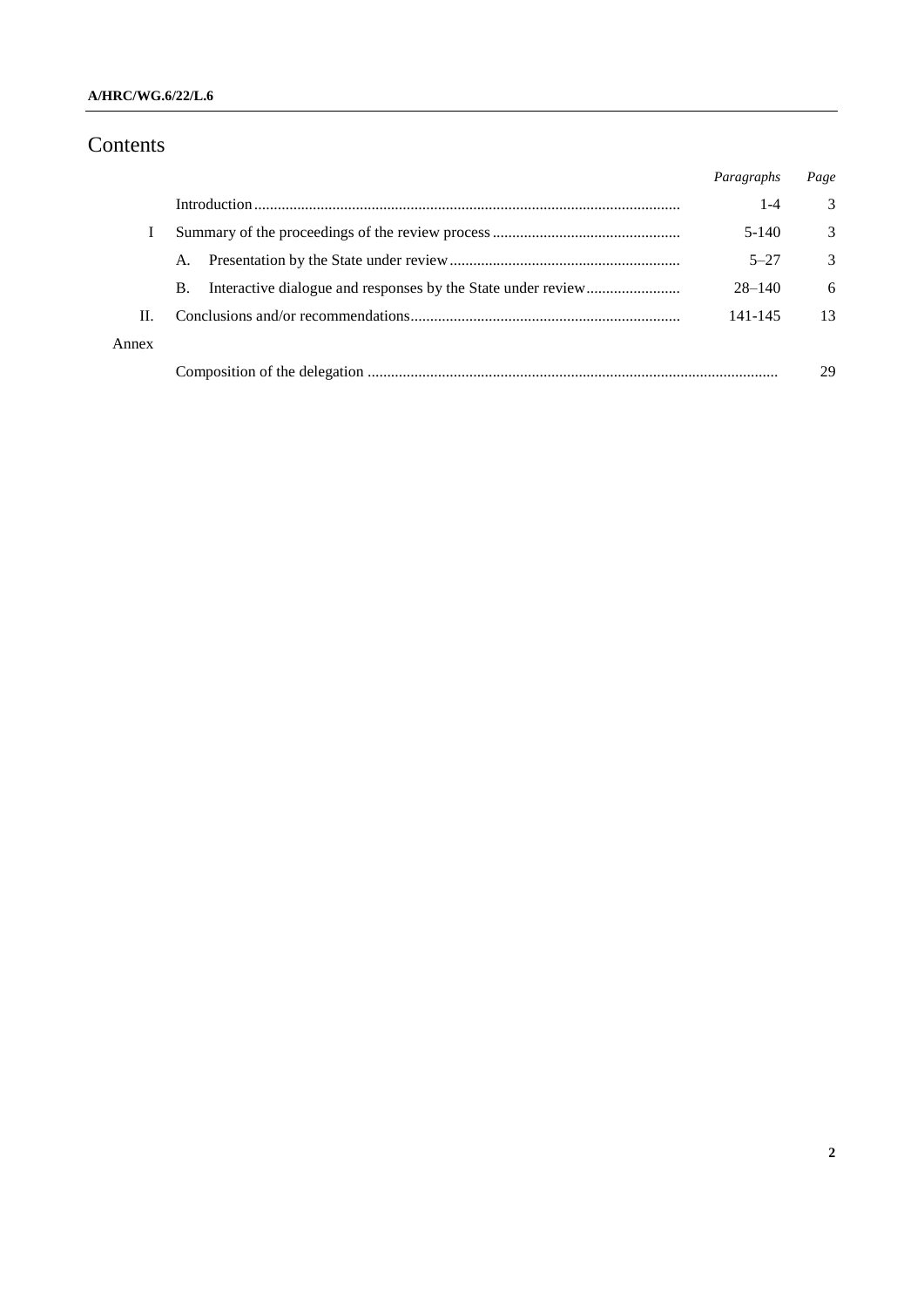# **Introduction**

1. The Working Group on the Universal Periodic Review (UPR), established in accordance with Human Rights Council resolution 5/1 of 18 June 2007, held its twentysecond session from 4 to 15 May 2015. The review of Maldives was held at the  $6<sup>th</sup>$  meeting on 6 May 2015. The delegation of Maldives was headed by Ms. Dunya MAUMOON, Minister of Foreign Affairs. At its 10th meeting held on 8 May 2015, the Working Group adopted the report on Maldives

2. On 13 January 2015, the Human Rights Council selected the following group of rapporteurs (troika) to facilitate the review of Maldives: Argentina, France and India.

3. In accordance with paragraph 15 of the annex to resolution 5/1 and paragraph 5 of the annex to resolution 16/21, the following documents were issued for the review of Maldives:

(a) A national report submitted/written presentation made in accordance with paragraph 15 (a) (A/HRC/WG.6/22/MDV/1);

(b) A compilation prepared by OHCHR in accordance with paragraph 15 (b) (A/HRC/WG.6/22/MDV/2);

(c) A summary prepared by OHCHR in accordance with paragraph 15 (c) (A/HRC/WG.6/22/MDV/3).

4. A list of questions prepared in advance by Belgium, Canada, Germany, Mexico, Netherlands, Norway, Slovenia, Sweden, Switzerland, the United Kingdom of Great Britain and Northern Ireland, the United States of America was transmitted to Maldives through the troika. These questions are available on the extranet of the UPR.

## **I. Summary of the proceedings of the review process**

#### **A. Presentation by the State under review**

5. The head of the Maldives Delegation, Her Excellency Ms Dunya MAUMOON, Minister of Foreign Affairs noted that the sense of pride and responsibility had been a defining characteristic of the Maldivian people. It was that sense that guided Maldivians to craft their own story of progress; a story of resilience; one, that the Maldivians proudly called, the "Maldivian Story". It was reported that a significant part of the "Maldivian Story" was its constructive partnerships with international agencies and foreign governments that were serious in supporting positive changes in the Maldives.

6. The Maldives believed in the universality and equality of States under the UPR process. In preparing for its review, Maldives followed a policy of inclusivity through the UPR Standing Committee, led by the Ministry of Foreign Affairs, with the support of the Attorney General's Office.

7. The delegation reported that democratisation began in the Maldives in 1932, with the first written Constitution and the introduction of universal adult suffrage. That was significantly revised with the Reform Agenda of 2004, culminating in the adoption of a new Constitution in 2008, which Maldives stated had brought a significant paradigm shift in society.

8. Maldives emphasized that fundamental rights, including freedom of expression, freedom of media, freedom from torture and other cruel, inhuman or degrading treatment or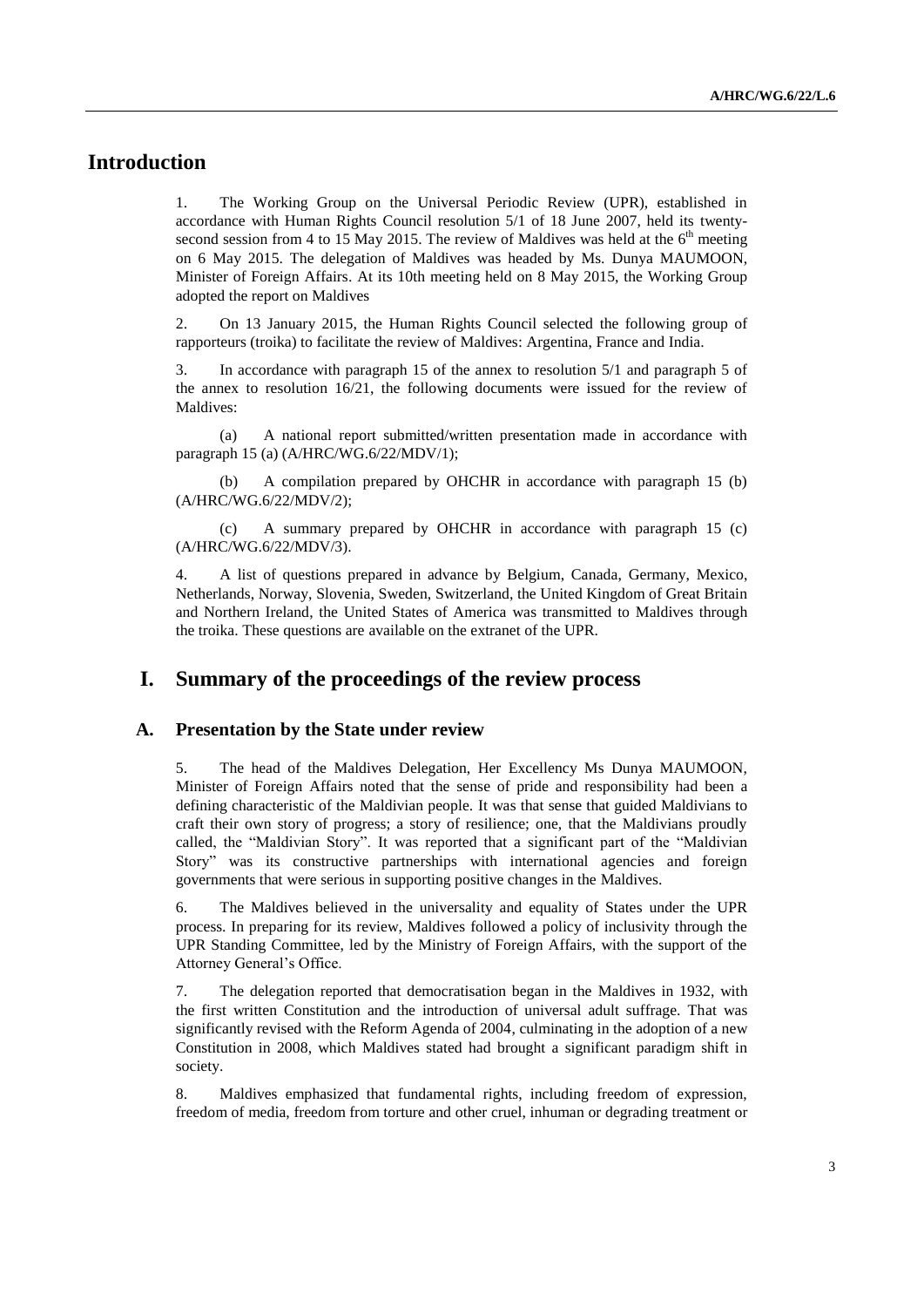punishment, and forced labour, that were guaranteed in the Constitution of 2008, could not be infringed, even in the event of a state of emergency.

9. Maldives stated that it had one of the most liberal interpretations of freedom of expression with no restrictions on freedom of media, ensuring the safety of journalists, and placing no restrictions on online newspapers. The protection of freedom of media was tasked to the Media Council and the Broadcasting Commission. The challenge to the Government was to balance that broad freedom with the guarantee of individual liberty.

10. Parallel to the domestic reform, the Maldives pursued an activist policy of promoting its international human rights obligations. Since 2005, the Maldives had joined seven out of the nine core human rights conventions, five optional protocols, ratified the Rome Statute of International Criminal Court, eight fundamental ILO Conventions, issued a standing invitation to all UN Special Procedures since 2005, and hosted six visits of the Rapporteurs.

11. Maldives emphasized that it had been a Muslim country for the last 800 years. The social framework and historic and traditional values had evolved over the decades, to be intimately linked to Islamic practices. Islamic values were part of the national identity and heritage, and formed the basis of the Constitution, and all Maldives laws. The delegation stated that calls to introduce values and practices that were contrary to the values of Islam, such as non-traditional forms of families, and LGBT, would not be entertained by the people of Maldives. It also reported that the basic belief in Islam as an integral part of the Maldivian identity would not change. Maldives stated that it continued to allow non-Maldivians to practice their own faith in private.

12. Maldives stated that the human rights policy of President Yameen was guided by the belief, that although providing the basic framework, human rights were not just about international instruments or pieces of law. Human rights was about belief, that needed to be carefully cultivated and nurtured, and needed space and time to grow organically and become valued and cherished traditions in the societies concerned.

13. The delegation stated that the new school curriculum, which offered civic education as a component in order to cultivate values and belief in human rights, was an integral part of continuing the successful story of the Education sector. In order to ensure equal access to all children, to the fundamental right of education, the Maldives offered free education up to higher secondary level, free textbooks and stationery, and free local and international exams.

14. The Maldives had introduced universal health insurance across the country, which enabled access to health care for people of all socio-economic backgrounds. The Maldives stated that its maternal and infant mortality rates were on par with developed countries and well above the global average. It also reported that vaccine preventable diseases, such as neonatal tetanus, whooping cough, polio, and diphtheria, were non-existent; malaria had been successfully controlled for decades; the Maldives continued to maintain low prevalence of HIV/AIDS; and there was sustained investment in improving the quality of access and delivery of health services.

15. Maldives noted that successive governments had adopted social housing schemes as the best way to provide affordable housing to all. Over the last few years, the Government had built over two thousand six hundred housing units that had met the housing needs of over seventeen thousand people.

16. The Government had prioritised skills development and job creation for the youth. Over the last seventeen months, more than seven thousand jobs had been created, and several skills development programmes have been launched.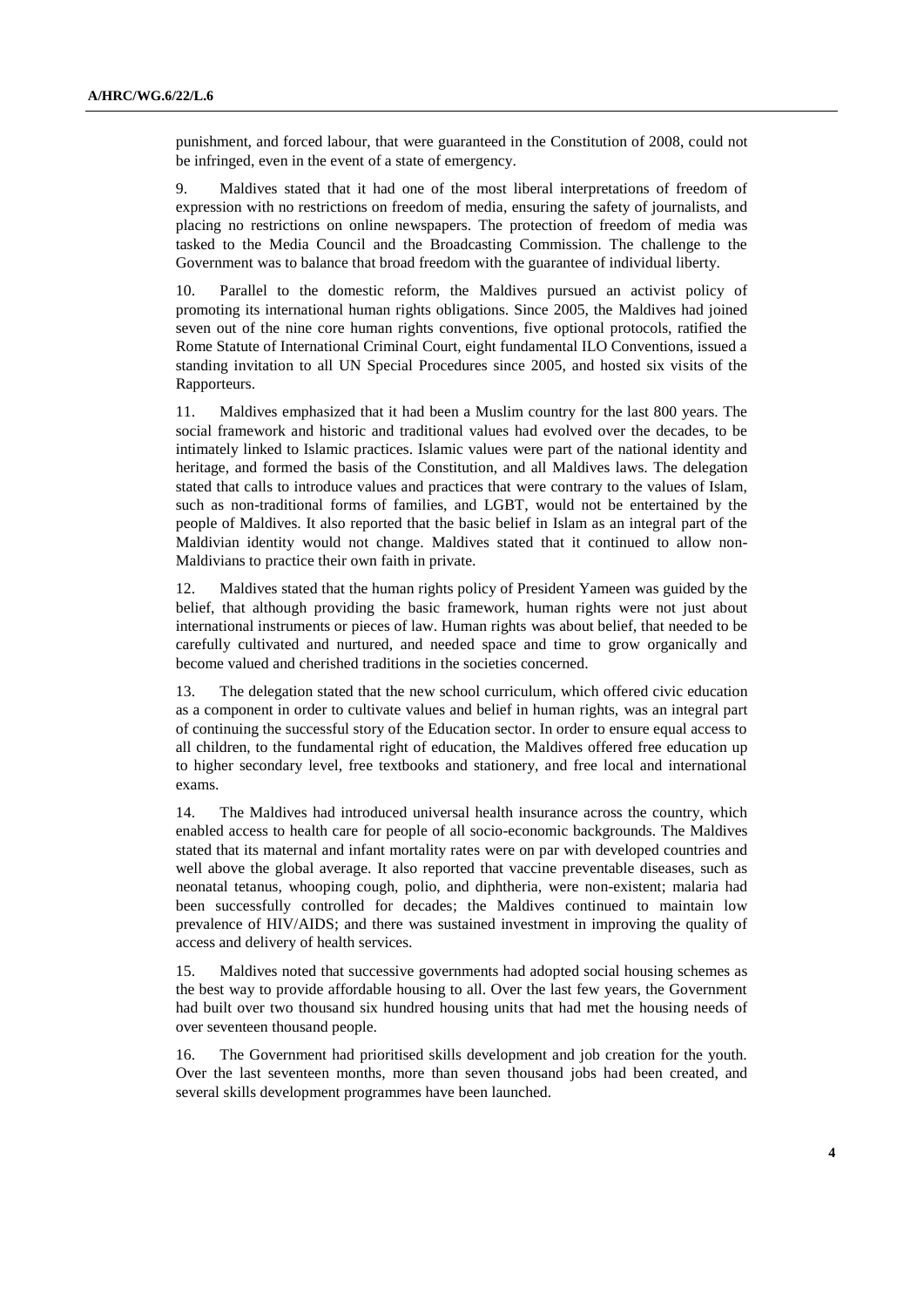17. The Government believed in addressing the growing problem of drug abuse and gang violence through empowering the youth. The enactment of the Drug Act and the Gang Violence Act, provided the legal framework in dealing with that issue. A separate court had been established under the Drug Act, to hear drug related cases; and there was a conscious shift in policy towards rehabilitation and re-introduction of addicts into society, with Drug Rehabilitation Centres across the country. The Government stated that it had criminalised gang violence and organised crime, and moved rapidly to correct the infringement of human rights violations through gang activities.

18. The Maldives stated that it had always maintained a policy of moderation and openness, rejected all forms of extremism and introversion, radical interpretations of Islam, and denounced and condemned terrorist activities in the name of Islam. The Government announced that it had drafted an entirely new Counter-Terrorism and Prevention Bill that would make it a serious criminal offense for Maldivians to take part in any kind of armed activities overseas, except where the military or police officials operate under a formal arrangement.

19. The Government was currently implementing a strategy aimed at increasing awareness about the value of moderation, tolerance, and the peaceful nature of Islam. It was also targeting other practices associated with radicalism, including the instances of limited under-age marriage, forced marriage, non-vaccination of infants, and deprivation of school enrolment of girls and children.

20. Maldives reported that the Domestic Violence Prevention Act, the Prevention of Sexual Harassment and Abuse Act, and Sexual Offences Act had strengthened the legal framework to protect women, children, and migrants from violence and sexual abuse. The Gender Equality Bill, which was currently in its final stages, once passed, would, according to the Maldives, cement the national standards on gender equality, and confirm that policies and the legal framework were consistent with CEDAW. The Disability Act had boosted the protection and rights afforded to persons with disabilities, giving persons with disabilities access to financial assistance, and establishing regulations on minimum standards and identification of persons with disabilities, and room for affirmative action, including access to gainful employment.

21. Maldives stated that the Anti-Trafficking Act was a milestone in combating trafficking in the country, especially affording protection to the large number of migrant workers in the country from exploitation. The National Action Plan to Combat Trafficking in Persons for 2015-2019 had been finalised. The Government also announced that the Parliament had on 27 April 2015, approved the Maldives accession to the Optional Protocol to prevent, suppress and punish trafficking in persons, especially women and children.

22. The delegation reported that Maldivian women had the constitutional right to vote since 1932, and equal pay, and paid maternity leave; women had the same access to education and employment opportunities. The Government reported that it was now concentrating on making women economically empowered by introducing targeted microloans, single mother benefits, home-based employment opportunities, and day-care facilities. The Government aimed to empower women to become more productive citizens of the country, in whatever capacity they choose for themselves, free from coercion or social pressure.

23. The Government expressed its belief that the progress Maldives had made in the areas of governance, and social and economic development, could be fully realized and sustained over time by creating the necessary enabling institutions. Maldives stated that political tensions arose because the speed of institutional development had been slow and the institutional shape and structure envisioned in the Constitution was still not complete;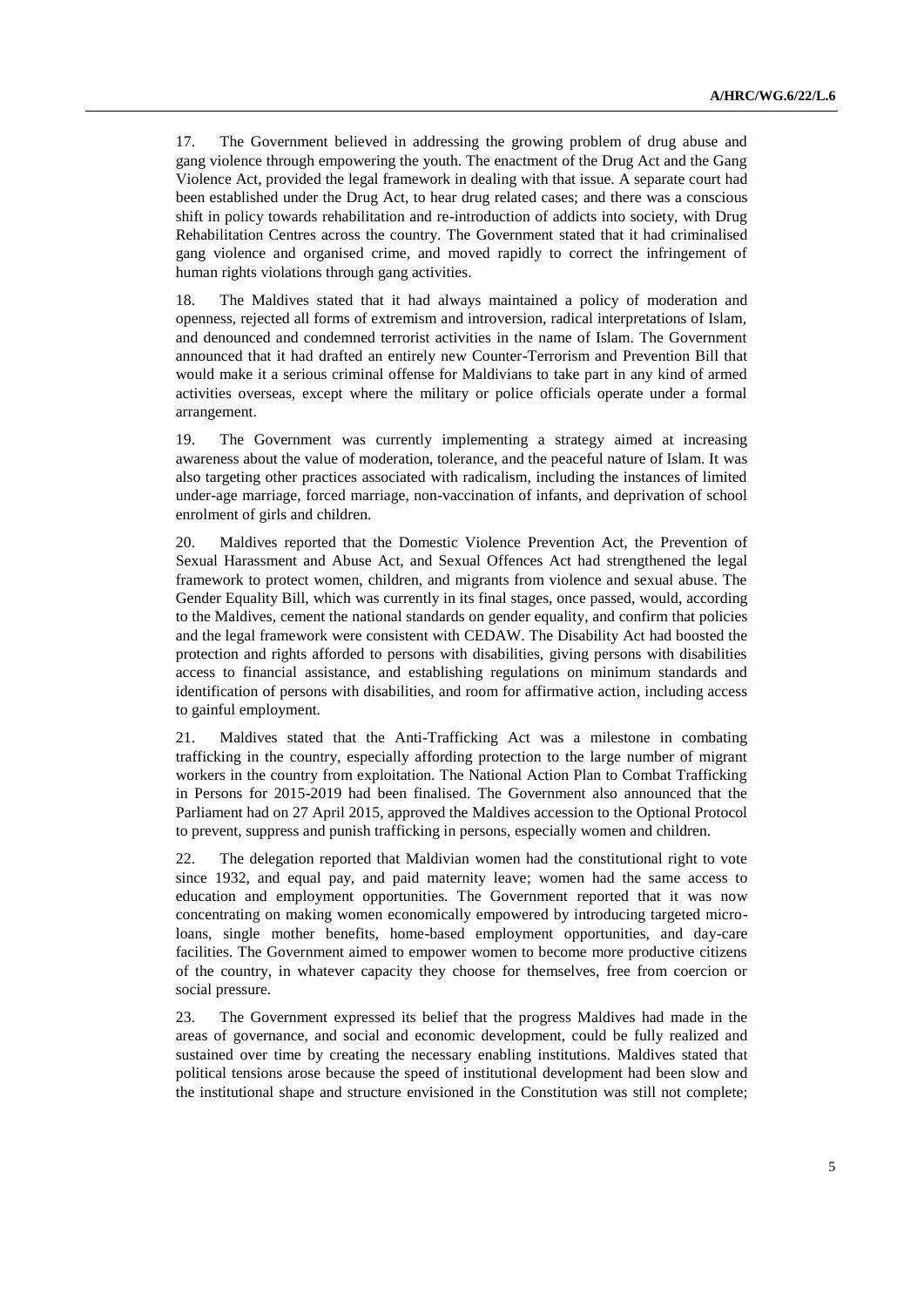the gap between the socio-economic growth and the emergence of strong political institutions was still not entirely filled.

24. Maldives stated that the President's comprehensive strategy for democracy consolidation aimed at transforming the Maldivian society into a political community that was able to forge an overwhelming consensus on the acceptability of the political system.

25. The delegation reported that a significant component of the democracy consolidation strategy was the justice sector strategic action plan, which recognized the judiciary's continuous efforts to improve access to, the effectiveness, and the functioning of, the system. Maldives stated that the new Penal Code would play a pivotal role in achieving these targets. A Legal Profession Bill, to implement the United Nations Basic Principles on the Role of Lawyers, was being drafted. Several key pieces of legislations, such as the Anti-Torture Act, the Prison and Parole Act, the Anti-Money Laundering and Terrorism Financing Act, Extradition, Mutual Legal Assistance on Criminal Matters and Transfer of Prisoners, had been passed, that would enhance the effectiveness in the delivery of services in the justice sector. Maldives also stated that it was continuously working with international human rights mechanisms aimed at strengthening the judiciary, and in training and building the capacity of judges to encourage the growth of the judiciary, into a strong, robust arm of the State, which enjoyed strong public support.

26. According to the Maldives, the progress achieved, within only a span of ten years, was by any measure, remarkable. Among the many remaining challenges, was the incredibly high economic cost of bringing the systemic changes envisioned in the 2008 Constitution, and the speed of the change, which had not given adequate time for the country, to develop a pool of human resources with sufficient capacity, to transform the changes into norms in the society. Those challenges had been further heightened by the fact that the Maldivian democracy is "growing up" under the international spotlight.

27. The delegation stated that, while the Government appreciated the well-meaning and well-intended commentaries, and valuable advice, it urged to not only criticise, but also to invest in bringing about meaningful change. The Maldives stated that meaningful democratic change could not be imposed, and could only be sustained if the change were locally owned, locally driven, and locally shaped. Maldives reported that it was also important to let democratic institutions have the space and the independence to grow organically.

#### **B. Interactive dialogue and responses by the State under review**

28. During the interactive dialogue, 102 delegations made statements. Recommendations made during the dialogue are to be found in section II of the present report.

29. Mauritius welcomed achievements in education, health and housing, the new Ministry of Law and Gender and law against domestic violence.

30. Mexico recognized Maldives' cooperation with human rights mechanisms and hoped for the strengthening of the independence of the Human Rights Commission and actions addressing drug abuse.

31. Montenegro commended efforts to combat child, early and forced marriages and trafficking, and asked about measures to combat corporal punishment.

32. Morocco appreciated strengthened access to education, housing and health care and welcomed measures for the empowerment of women.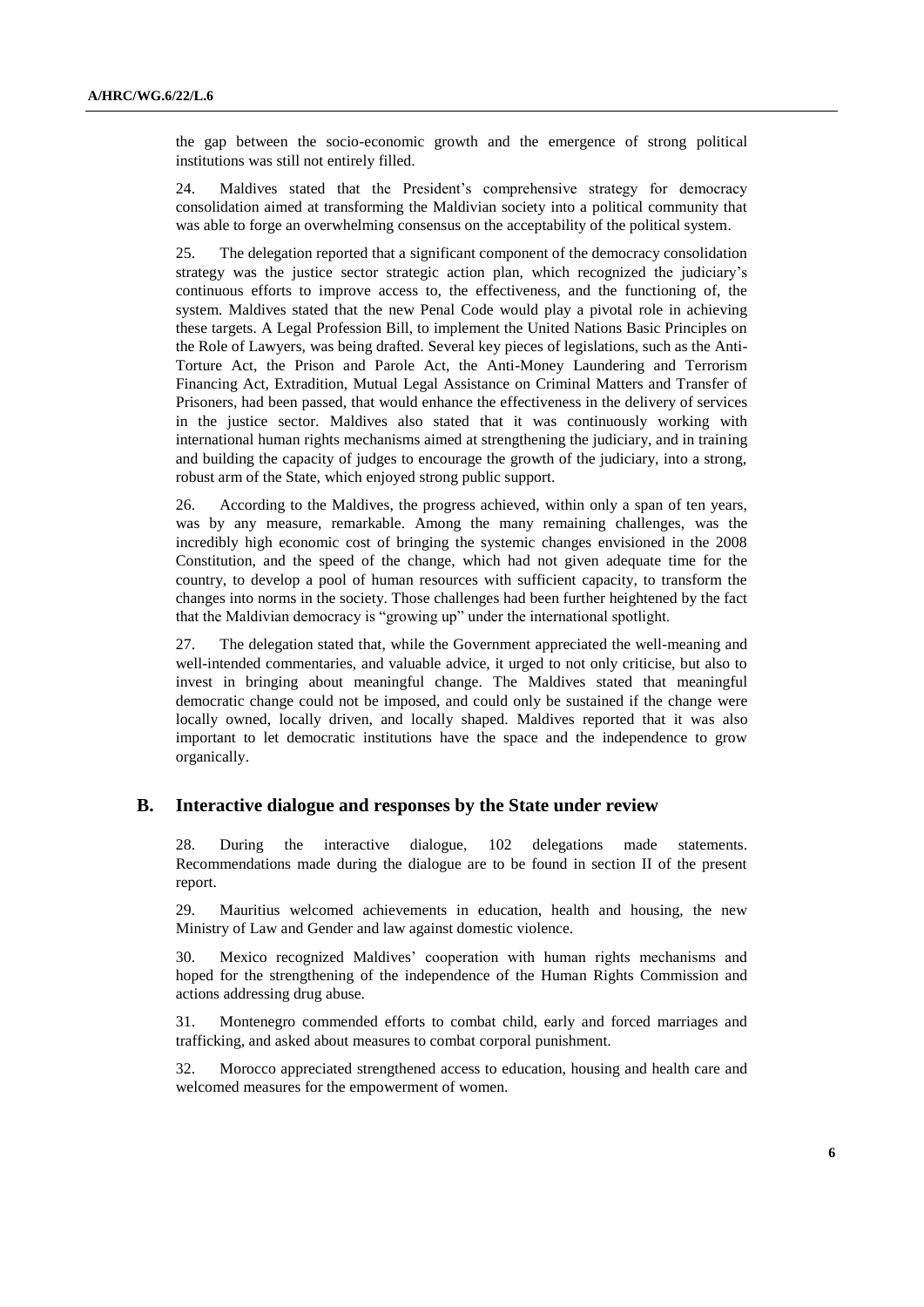33. Namibia acknowledged challenges facing Maldives due to the dispersed population over a vast geographic area and admired their advancement to developing country status.

34. Nepal noted remarkable progress in development, including achievements in curbing infant and maternal mortality and challenges of religious extremism and high drug abuse.

35. The Netherlands appreciated positive amendments to key legislation but was concerned that many first UPR-cycle recommendations remained to be implemented.

36. New Zealand was concerned about recent trends in relation to freedom of expression, fair trial, and independence of the judiciary.

37. Nicaragua noted improvements made to universal access to rights to education, health, housing and justice, especially for vulnerable groups.

38. Niger noted Maldives' important contribution to the Human Rights Council, many ratifications and initiatives for migrant workers.

39. Nigeria commended achievements in health, housing and education and the strengthened legislative framework on human rights.

40. Norway raised concerns, including lack of respect for fair trial and due process, and urged the reversal of trends undermining democratic principles.

41. Oman commended efforts to promote and protect human rights, especially for minors, and training of law enforcement officials.

42. Pakistan commended efforts to modernize national legislation and strengthen the legal framework to promote and protect human rights.

43. Paraguay noted advances such as criminalizing martial rape but remained concerned at acts of gender discrimination and discrimination based on religion.

44. Peru emphasized such advances as the Social Health Insurance Act introducing universal healthcare, and ratification of the Rome Statute.

45. The Philippines commended Maldives' rights-based approach to climate change and disaster risk reduction and new law against sexual abuse, including marital rape.

46. Portugal welcomed the signing of the Rome Statute and shared Maldives' concerns regarding displacement due to environmental causes.

47. Qatar appreciated legislation and policies on education, health, housing, persons with disabilities, protecting women and children and preventing trafficking.

48. Republic of Korea noted efforts to protect vulnerable groups with the Domestic Violence Prevention Act and the draft Child Rights Bill.

49. Republic of Moldova welcomed measures to safeguard against child, early and forced marriage and asked about the study on child sexual exploitation.

50. The Russian Federation welcomed the reforms in the area of criminal justice, including the adoption of the Criminal Code.

51. Rwanda commended progress achieved in health and the provision of free education and affordable and safe housing.

52. Saudi Arabia commended the ratification of treaties, protocols and ILO Conventions and for polio eradication, free education, adequate housing and combating domestic violence.

53. Senegal welcomed ratification of fundamental ILO Conventions, visits of UN mandate-holders and major progress in education, health, housing and women's rights.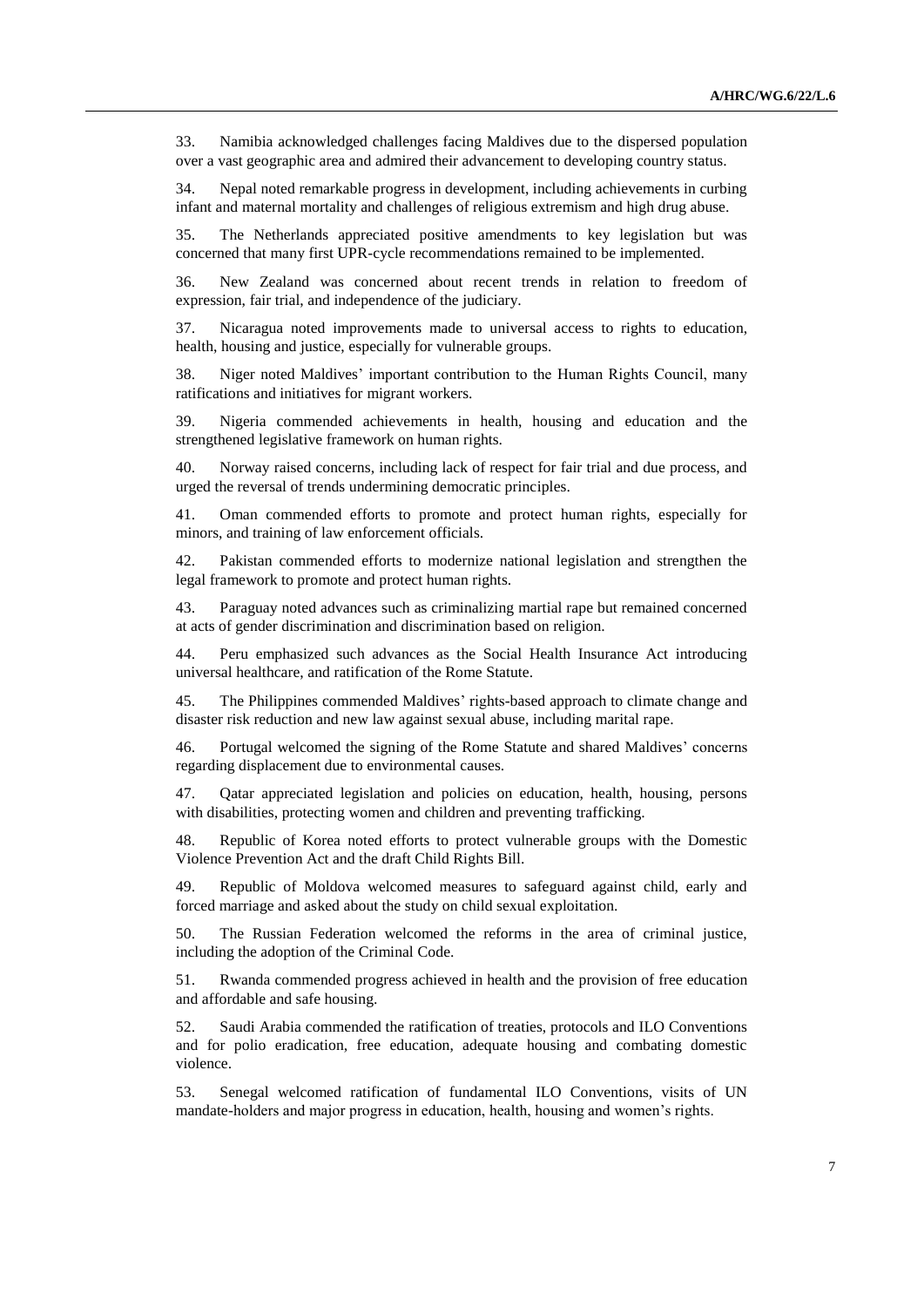54. Seychelles commended the great steps taken towards a human rights-based approach to protecting the environment and combatting climate change.

55. Sierra Leone appreciated universal healthcare, free education and the Anti-Torture Act, urged greater protection for migrant workers and human rights defenders and called for climate change adaptation assistance.

56. Singapore welcomed commitment to promote health services, eliminate discrimination and violence against women.

57. Slovenia welcomed criminalization of domestic violence and marital rape, hoped for ratification of OP-ICESCR and OP-CRC-IC and was concerned at limitations on freedoms, improper functioning of the judiciary and impunity.

58. Spain praised progress in the new Criminal Code but was concerned about the application of the death penalty to minors.

59. Sri Lanka noted progress since the 2008 Constitution's enactment and stressed the importance of upholding the rule of law and observing due process at all times.

60. The delegation referred to Maldives' acceptance of 89 recommendations out of a possible 126 and that it was able to implement fully a total of 58 accepted recommendations and had partially implemented 32 recommendations.

61. Maldives stated that its susceptibility to climate change and adverse impacts was a hindrance to the full enjoyment of human rights including the right to adequate housing and to development gains achieved over decades. On climate change the Government took a rights-based approach aiming at supporting livelihoods and communities struggling to adapt to climate change.

62. Maldives clarified that under the Human Rights Commission Act of 2006 and subsequent amendments in 2014, Commission members and staff enjoyed immunity from prosecution or complaint for acts done in good faith within the purview of their functions. Pointing to issues relating to the Suo Motu application filed against the members of the Human Rights Commission in 2014, as the matter had yet to be decided Maldives deemed it inappropriate to comment on the matter just yet.

63. Regarding challenges faced by local civil society organizations, the Government had already identified the many shortcomings of the 2003 Societies Act and had proposed revision of the law, including moving the political office of the Registrar of Societies to one of the independent statutory standing offices appointed by the Parliament.

64. On clarifying issues related to the protection and rights of migrant workers, Maldives stated that migration was a key issue of concern and a continuous challenge for the Government. The Constitution did not discriminate against migrants in relation to entitlement to just and safe conditions of work, fair wages and equal remuneration, regardless of the person's nationality, race or religion, nor did the 2008 Employment Act. However, a difference did exist where a migrant worker's employment was terminated, the almost immediate revocation of the employment visa created a huge barrier to recourse to the employment tribunal.

65. State of Palestine welcomed the implementation of recommendations from the first cycle particularly on child rights, right to education and rights of persons with disabilities.

66. Sudan commended the constructive engagement with international human rights mechanisms, the standing invitation to special procedures and hosting of visits.

67. Sweden noted reported steps to combat discrimination and violence against women, and warnings of deterioration in the independence of the justice system.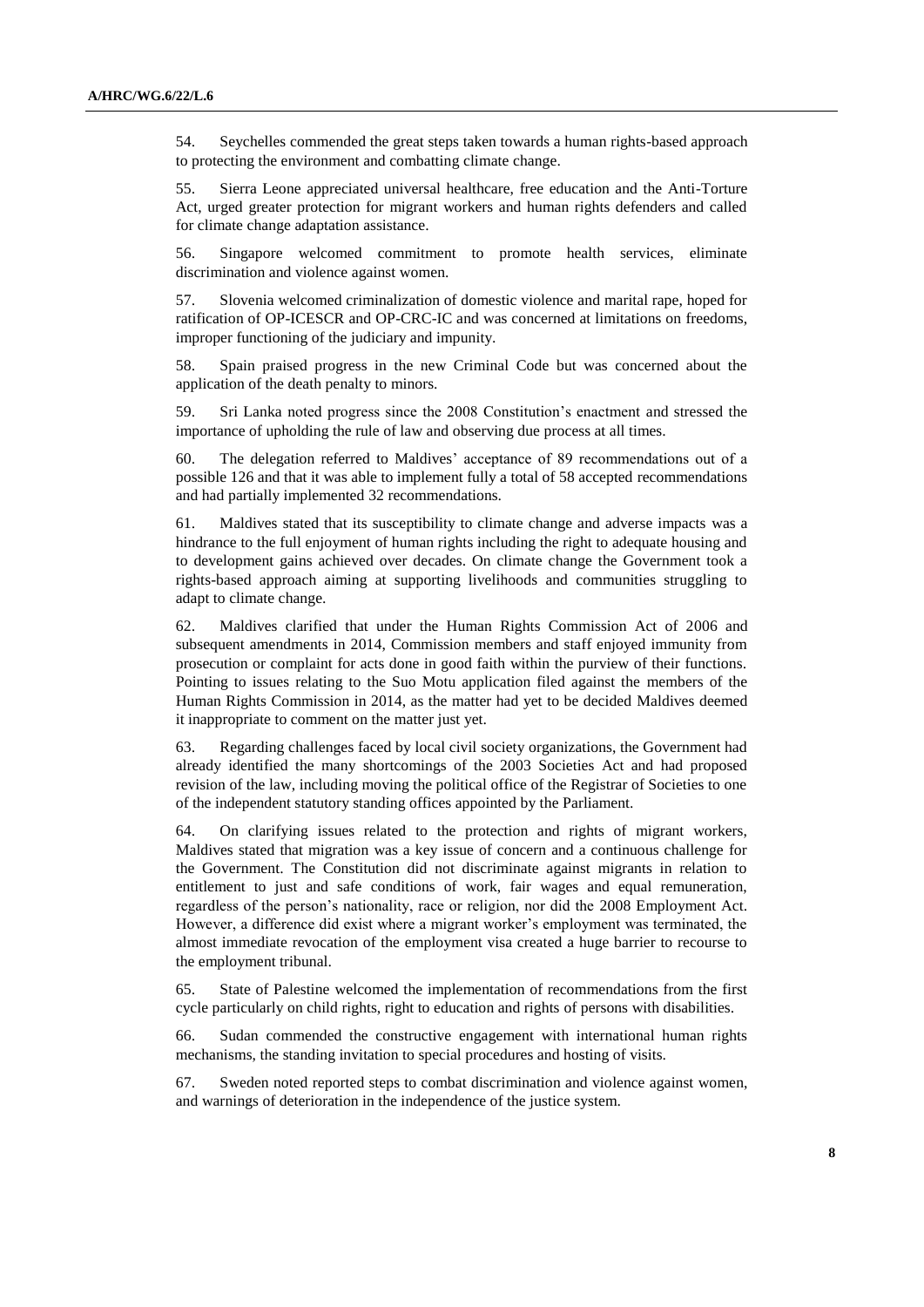68. Switzerland expressed concern about shortcomings in the judicial system, deterioration of freedom of expression and intimidation of the national human rights institution.

69. Thailand encouraged continued engagement with the National Human Rights Commission, civil society and the international community and welcomed free education and universal healthcare.

70. Timor-Leste welcomed enactment of legislation against domestic violence and the Constitution's prohibition of racial discrimination.

71. Trinidad and Tobago congratulated Maldives on its 50th anniversary of independence, which offered an opportunity to reflect on the role of human rights in consolidating democracy, and acknowledged the new Ministry, climate change and education policies.

72. Tunisia noted progress achieved highlighting the ratification of international human rights instruments, including the Rome Statute.

73. Turkey welcomed improvements in education, housing and healthcare and steps taken to combat human trafficking and encouraged strengthened efforts regarding women's rights.

74. Turkmenistan welcomed the measures to strengthen the national institutional infrastructure for promoting human rights.

75. Ukraine commended adoption of anti-trafficking and domestic violence laws and encouraged Maldives to continue its active stance in the Human Rights Council, including in preventing human rights violations.

76. United Arab Emirates commended progress in free education, respecting the principle of equality before the law, and providing equal judicial protection in compliance with Maldives' obligations.

77. The United Kingdom of Great Britain and Northern Ireland welcomed legislative progress, remained concerned over the death penalty, corporal punishment, due process and arrest of opposition leaders, and urged restraint and dialogue by all parties and the Government.

78. United States of America was concerned that recent developments called into question the independence and impartiality of the judiciary, the use of politically-motivated prosecutions against critics, that non- Muslims could not become citizens and the lack of labour laws.

79. Uruguay highlighted measures to implement recommendations accepted during the first review, including ratification of International Labour Organization fundamental conventions.

80. Uzbekistan welcomed the legislative and institutional improvements, accession to treaties and cooperation with OHCHR, treaty bodies and special procedures.

81. The Bolivarian Republic of Venezuela appreciated the geographic and climate change challenges, commended free education and social housing. It appealed for a resumption of political dialogue, involving all stakeholders to bring about peace, and efforts to achieve national reconciliation.

82. Viet Nam welcomed the remarkable progress made in the areas of education, housing, health care, access to justice, women's rights and the rights of the child.

83. Yemen noted measures taken to strengthen the criminal justice sector and to join a number of international treaties and protocols.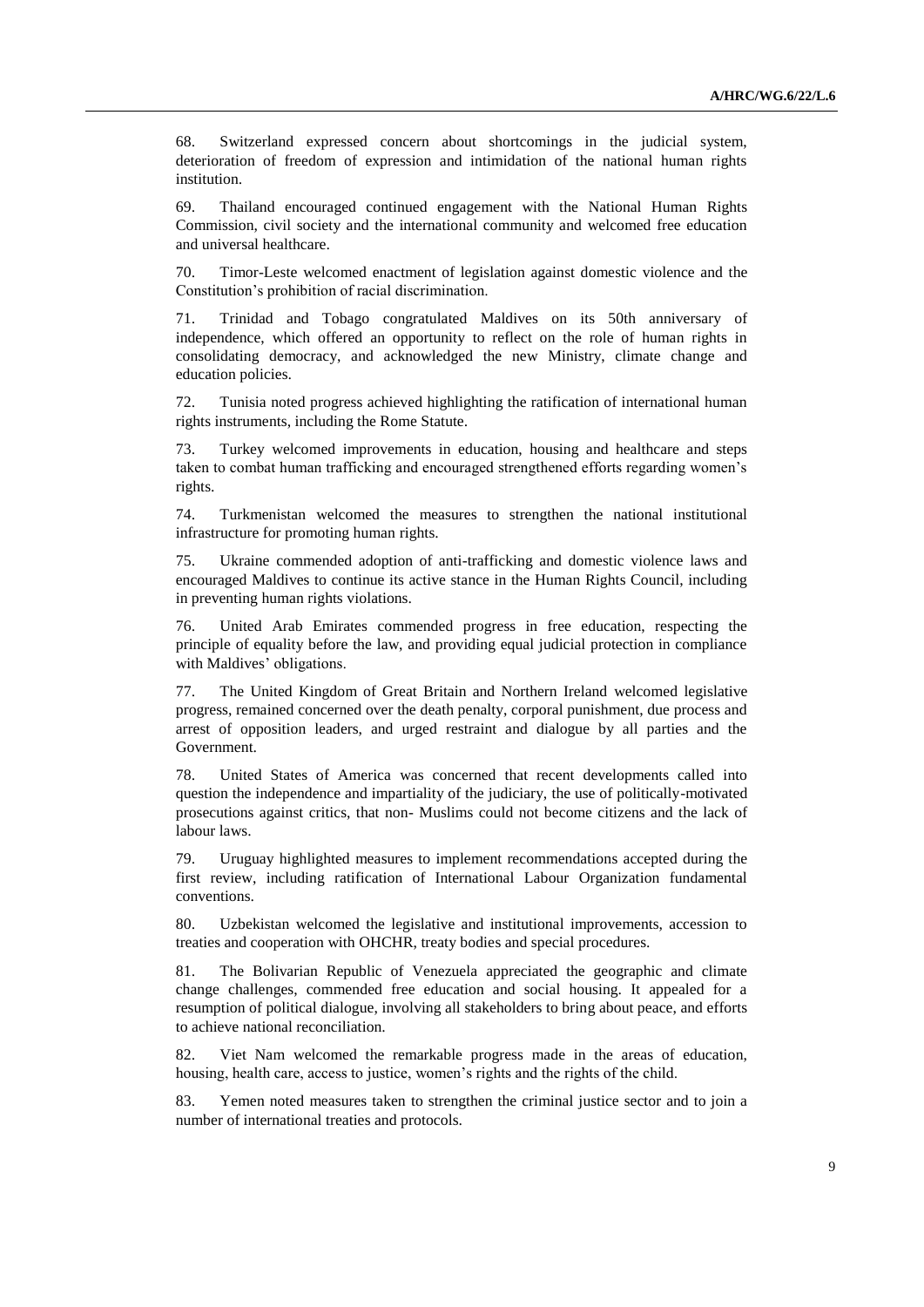84. Afghanistan appreciated enhanced educational programmes and the 'No Child Left Behind' policy.

85. Albania noted progress with the adoption of the Domestic Violence, Sexual Harassment and Abuse Prevention Acts.

86. Algeria welcomed the adoption of the law against domestic violence and efforts to adopt a law on the elimination of racial discrimination.

87. Angola was pleased at many ratifications and acceptance of special procedure mandate-holders' visits.

88. Argentina welcomed efforts in the area of gender, including the adoption of the Domestic Violence Prevention Act.

89. Australia expressed concern at the conduct of the trial of former President Nasheed, subsequent unrest and death penalty regulations. Australia commended progress on domestic violence.

90. Azerbaijan appreciated Maldives' graduation from Least Developed Countries and noted OHCHR's recent visit as demonstrating the importance attached to UN mechanisms.

91. Bahrain commended steps taken in the education field and ensuring local and international exams were free of charge.

92. Bangladesh welcomed measures to safeguard women and children's rights, acknowledged the impact of climate change, noted family breakdowns compelling youth to join gangs and hoped for success in strengthening democracy, rule of law and an independent judiciary.

93. Barbados noted gains in protecting the rights of vulnerable groups, climate change challenges and encouraged Maldives' to continue fully implementing accepted recommendations and human rights cooperation.

94. Replying to the advanced questions and recommendations made regarding enforcement of the practice of flogging and the enforcement of the death penalty, Maldives wished to ensure all partners that it remained committed that the legislative and judicial framework involved in cases of flogging was strengthened and informed that the Government remained dedicated towards further strengthening those systems and processes involved and looked forward to any kind of support from partners. Similarly with the enforcement of the death penalty, Maldives stated that it would not be resorted to unless it was endorsed by all court tiers and was in line with all regulations and procedures.

95. Belgium welcomed efforts to follow-up on the outcome of the first UPR and hoped for increased space in the future for a free civil society and media.

96. Bhutan noted initiatives in education, gender equality and in bringing climate change issues to the international forefront.

97. Botswana commended enactment of Acts for the protection of women, noted challenges in addressing climate change, and was concerned at reported trafficking and the inadequacy, judicial interference and politicisation of the Judicial Service Commission.

98. Brazil congratulated enactment of Acts to prevent domestic violence, sexual offences, harassment and abuse and the commitment to submit a Gender Equality Bill.

99. Brunei Darussalam commended progress in promoting women's empowerment and pledges to ensure housing.

100. Cabo Verde noted positive policies on free education, universal healthcare, social housing and climate change and Government's determination to consolidate democracy.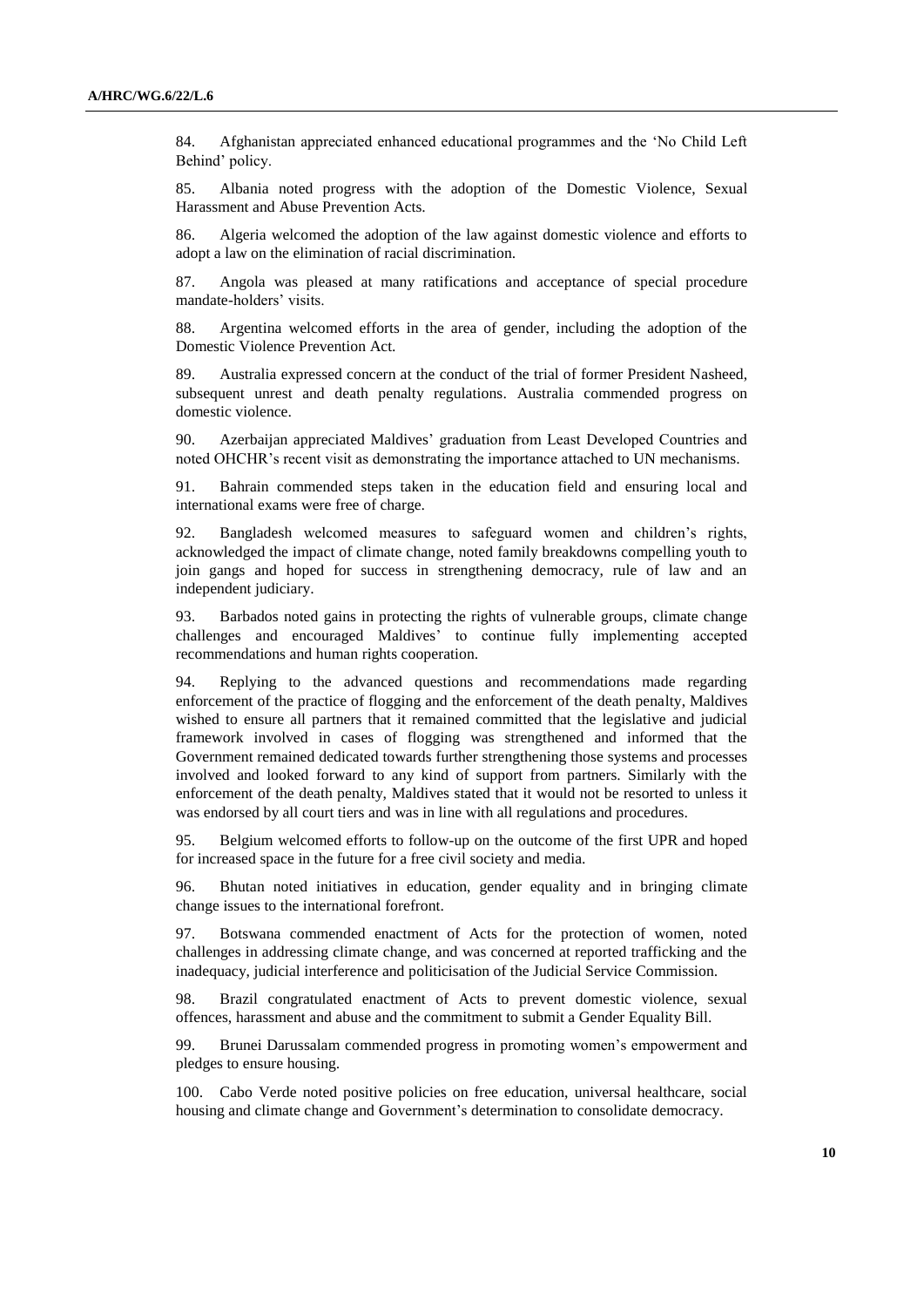101. Canada made recommendations.

102. Chad noted climate change challenges and encouraged the international community to assist in resolving them.

103. Chile valued progress, particularly in ratifying international human rights treaties, improving legislation and implementing programmes.

104. China welcomed measures on free education, housing and universal health coverage and for combating violence sexual exploitation and trafficking, and Maldives' willingness to strengthen the criminal justice system.

105. Costa Rica recognized progress in the implementation of recommendations and the mid-term report submitted in 2013.

106. Côte d'Ivoire welcomed cooperation with international mechanisms and encouraged strengthened measures to combat religious discrimination and violence against vulnerable groups, and promote gender equality.

107. Croatia welcomed the emphasis on mainstreaming human rights values and encouraged continued work to ensure the full and equal enjoyment of all human rights for all without distinction.

108. Cuba recognized progress, including the Anti-Torture Act, free education and universal healthcare, and challenges in consolidating the democratic process and agreed on the need for the international community to cooperate with the Government to achieve objectives it had set.

109. The Democratic Republic of the Congo identified the need for policies to combat racial and religious discrimination and eliminate female genital mutilation.

110. Denmark expressed concern about the irregularities of the court case against former President Nasheed, which questioned judicial independence.

111. Ecuador recognized the importance that Maldives attached to the contribution of Parliaments to the implementation of UPR recommendations and welcomed the Social Security Act.

112. Egypt commended accomplishments including in health, social housing, education, women rights, and acknowledged national ownership for democratic consolidation.

113. Equatorial Guinea, in this Golden Jubilee year, welcomed the remarkable progress in education, reducing inequality and strengthening youth empowerment.

114. Ethiopia commended progress in education and housing and commitments to address inequality and protect religious minorities to worship freely.

115. Fiji noted many similar challenges faced in the context of democratic transition, meeting Constitutional obligations in line with human rights and climate change.

116. France commended ratification of the Rome Statute but deplored that the judicial system did not allow for fair and just trials to be held.

117. Germany welcomed passage of the Anti-Torture and Anti-Human Trafficking Acts but was concerned at reported human rights violations, which contributed to a climate of growing fear and reduced space for public discussion.

118. Ghana welcomed such achievements as the draft bill on Gender Equality but was concerned at the case initiated by the Supreme Court against the Human Rights Commission and called for that decision to be rescinded.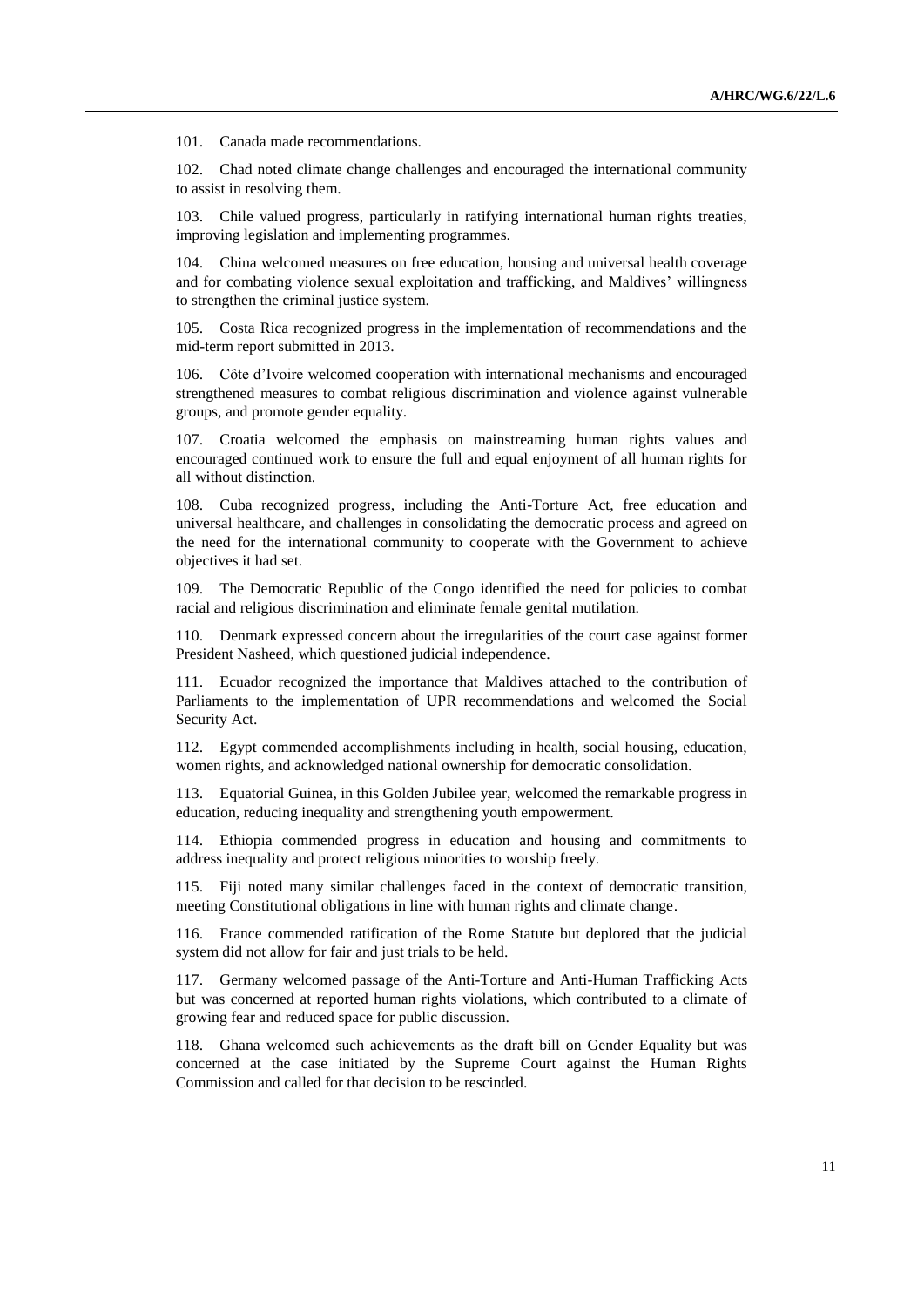119. Greece appreciated recent ratifications, adoption of the Anti-Torture and right to information Acts and the draft gender equality law which sought to increase compliance with CEDAW.

120. Honduras commended efforts to strengthen the institutional and democratic framework, including establishing the Human Rights Commission.

121. India referred to the importance of adherence to due process, safeguarding the space for legitimate political dissent, scrutinizing the exploitation of migrant workers and reinforcing efforts to address drug addiction, gang-violence and organized crime.

122. Indonesia hoped that democracy consolidation integrated with respect for human rights would continue and take root and noted migration as a remaining challenge.

123. Iraq welcomed adoption and harmonization of domestic law with international commitments, cooperation with special procedures, ratifications and policies on education.

124. Ireland shared concerns about the deterioration in respect for the rule of law and independence of the judiciary.

125. Italy welcomed progress in education and health, development achievements and engagement in strengthening the judiciary.

126. Jordan appreciated enactment of the Education and Disability Acts, ratifications and strengthening of the Human Rights Commission.

127. Kazakhstan appreciated measures to combat gender-based violence and to strengthen legislation, including for protecting disabled persons and trafficking victims.

128. Kenya welcomed enhanced social protection and services and the achievement of MDG's 4-6, ratifications and noted concerning challenges in the administration of justice and rule of law.

129. Kuwait commended adoption of policies to promote human rights and equality and the invitation to mandate holders to visit Maldives.

130. Latvia welcomed efforts to address human rights in collaboration with mandate holders, including challenges related to judicial independence, women's and children's rights and a safe and enabling environment for civil society and journalists.

131. Lebanon welcomed the adoption of the Anti-Human Trafficking and Anti-Torture Acts.

132. Libya commended the positive interaction with human rights mechanisms and the adoption of Anti-violence and human trafficking and access to information Acts.

133. Liechtenstein acknowledged the commitment to international justice, but remained concerned at reported barriers facing women accessing justice.

134. Madagascar observed significant progress in social protection, employment, access to health care and free education.

135. Malaysia acknowledged efforts to strengthen legislative measures to combat violence against women.

136. Mauritania appreciated improvements to the legal framework, ratifications and timely reporting.

137. Maldives reiterated that criticism of the trial and sentencing of former President Nasheed for the abduction or enforced disappearance of a sitting judge in 2012 has focussed on the process and not on the merits of the case. The case had highlighted the profound need to bring urgent reforms to the judiciary as identified in the 2004 reform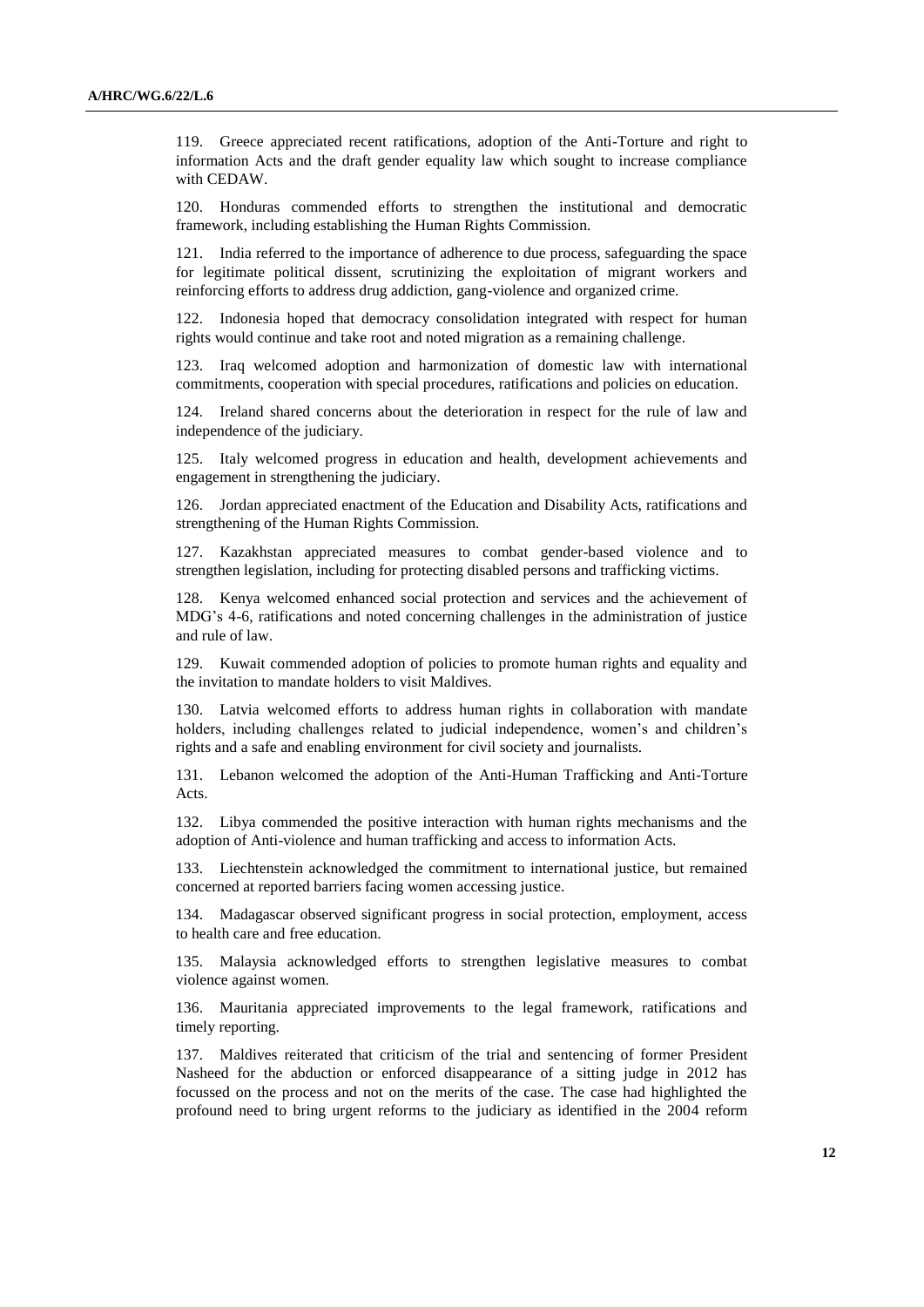agenda. While the Criminal Code had been adopted, remaining legislation, such as the criminal procedure code, was still with Parliament. In the spirit of showing maximum transparency, the Government invited the OHCHR, the Commonwealth and the EU to send observers to observe the appeal process. Maldives stated that immediately after the Government had sent out those invitations the former President announced his decision not to appeal his case.

138. Regarding the issue of the recent demonstrations held in Malé, which were organized by the religious party the Adhaalath Party, the delegation reiterated that the protests became violent when the organizers confronted and physically assaulted the police. The Maldives Police Service did not use excessive or deadly force in the matter.

139. In recognition of many concerns raised, the Government would make every effort in further strengthening the judiciary. The Government was working closely with its partners, such as the Commonwealth, in examining some of the specific aspects of the Constitutional structure with a view to instituting a comprehensive review. Extensive work is also being done with such partners as UNDP in developing a judicial training curriculum to be adopted at the judicial training institute to be established next year. To complement those reforms the Attorney-General's office through its strategic action plan of 2014 has already identified the need for more legislation such as the Legal Profession Act that enabled the establishment of an independent bar association.

140. Maldives thanked all delegations for their statements, comments and recommendations. Full note had been taken of them and they would be given maximum consideration.

## **II. Conclusions and/or recommendations**

141. **The recommendations formulated during the interactive dialogue and listed below have been examined by Maldives and enjoy its support:**

141.1. **Continue strengthening the legislative framework for the promotion and protection of human rights for all people in the country in accordance with international human rights obligations (Croatia);**

141.2. **Continue strengthening the legislative framework on human rights (Sudan);**

141.3. **Continue working on the harmonization of its domestic normative framework with its international obligations to which it is a state party, taking into account the recommendations made by treaty bodies and special procedures (Nicaragua);**

141.4. **Continue its efforts to build the necessary capacities for the incorporation of human rights in the democratic reform processes, and the application of the Constitution (Honduras);**

141.5. **Ensure the independence of the Human Rights Commission, the Election Commission and the Office of the Auditor General (Norway);**

141.6. **Give continuity to strengthening of national human rights institutions and mechanisms (Nepal);**

141.7. **Continue measures aimed at strengthening the capacity of national human rights protection mechanisms (Uzbekistan);**

<sup>\*\*</sup>Conclusions and recommendations will not be edited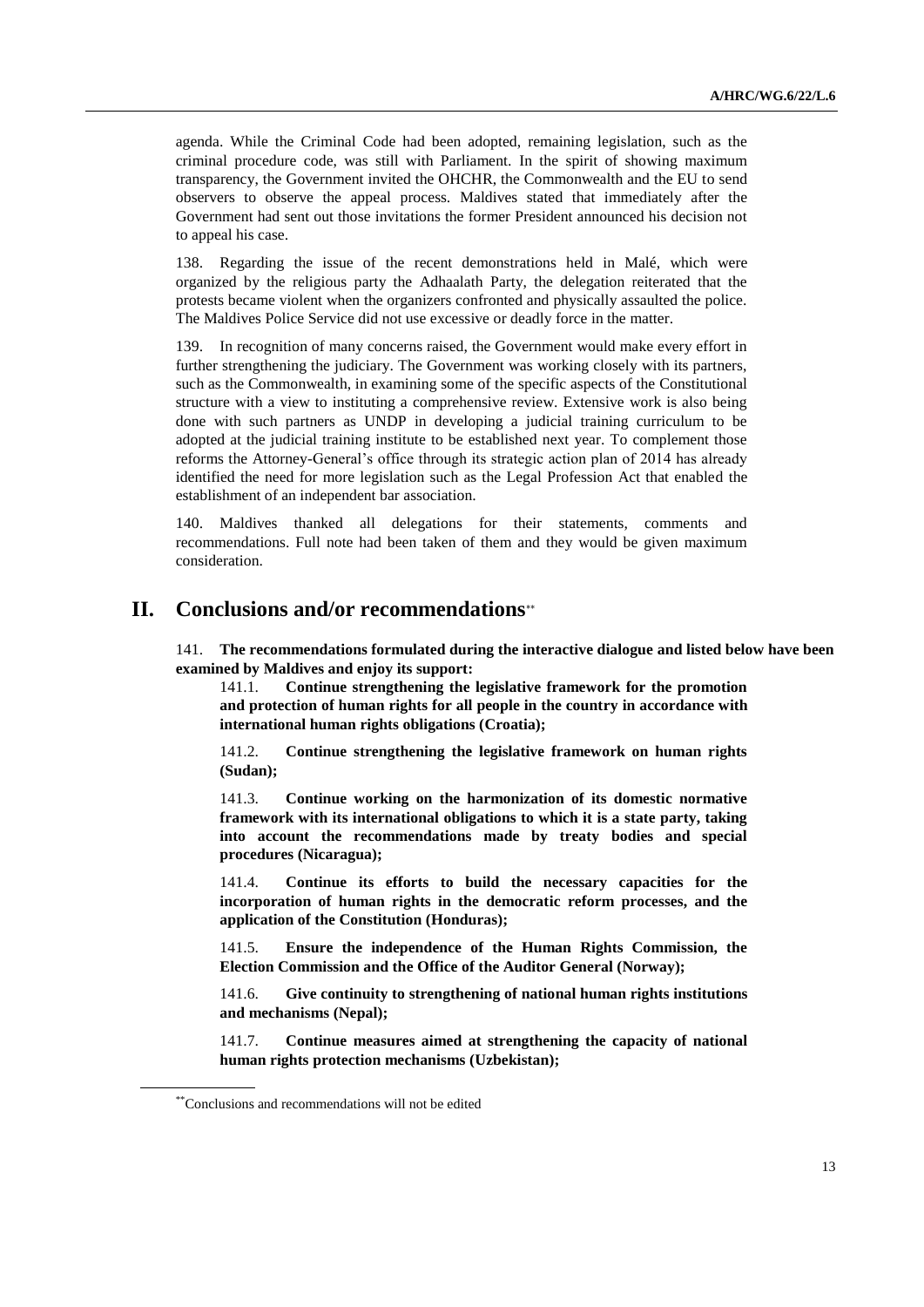141.8. **Work towards disseminating the culture of human rights and national capacity-building through the development of strategies and plans and seek to implement them in cooperation with the relevant United Nations mechanisms (Qatar);** 

141.9. **Continue efforts in the field of human rights education and training (Morocco);**

141.10. **Increase efforts to develop the education system in the field of human rights and further promote the human rights culture in society (Uzbekistan);**

141.11. **Continue its efforts to enhance capacity building for law enforcement officials in the area of human rights (United Arab Emirates);**

141.12. **Strengthen its training and capacity building programme in the area of human rights for law enforcement officials (Malaysia);**

141.13. **Promote a culture of respect for human rights at all levels of society (Sudan);**

141.14. **Consider identifying priority sectors where Maldives faces a lack of trained and qualified professionals and seek technical assistance and capacity building from the international community (Seychelles);**

141.15. **Seek all forms of technical and logistic assistance in order to strengthen the situation of human rights in the country (Iraq);<sup>1</sup>**

141.16. **Consider developing a system to follow up on international recommendations, including UPR recommendations (Paraguay);**

141.17. **Pursue cooperation with the human rights mechanisms (Equatorial Guinea);**

141.18. **Continue cooperation with international human rights mechanisms (Côte d'Ivoire);**

141.19. **Continue active cooperation with human rights mechanisms (Azerbaijan);**

141.20. **Ensure that all civil society actors as well as the Maldives Human Rights Commission can carry out their activities, including participating in international mechanisms, without being subjected to reprisals (Switzerland);**

141.21. **Further promote and protect the rights of vulnerable groups of the population, including children, persons with disabilities, women and older persons (Russian Federation);**

141.22. **Ratify the Convention on the Right of the Child (Madagascar);** 

141.23. **Continue promoting and protecting the rights of children (Oman);**

141.24. **Consolidate measures undertaken to protect and promote the rights of children (Equatorial Guinea);**

141.25. **Further strengthen the child rights protection system by bringing the national legislation in line with the provisions of the CRC (Kazakhstan);**

 $1$  The recommendation as read out during the interactive dialogue "Provide all forms of technical and logistic assistance to the Maldives in order to strengthen the situation of human rights in the country (Iraq)".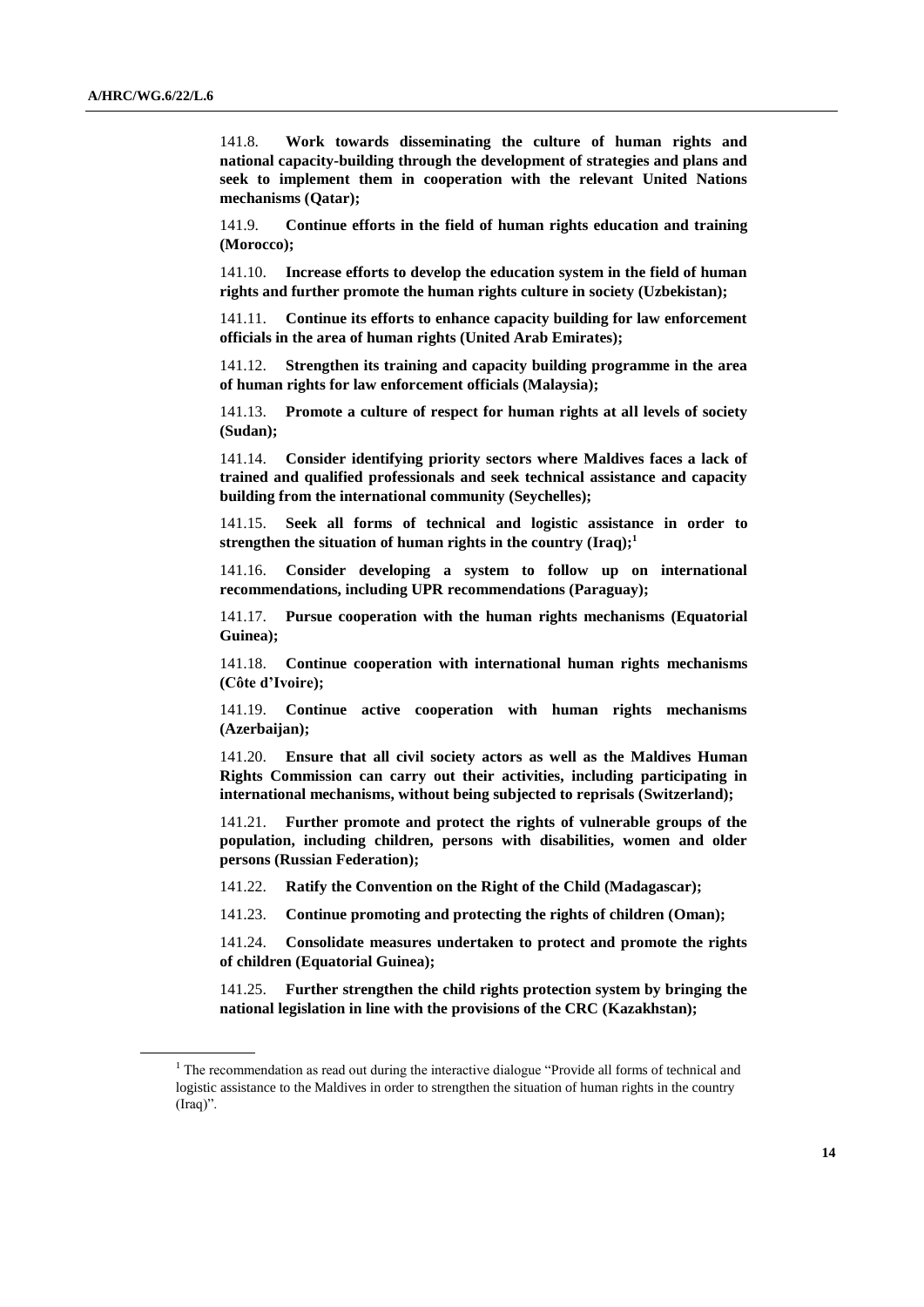141.26. **Complete the adoption of the new Children's Act in line with Maldives' obligations under the Convention on the Rights of the Child (Qatar);**

141.27. **Complete the enactment of the draft Child Protection Act and incorporate in the Act provisions to counter child early and forced marriage (Republic of Moldova);**

141.28. **Enact the draft Child Protection Act and ensure its compatibility with respective obligations under CRC, and strengthen cooperation with relevant national stakeholders in the area of eliminating child abuse and victims' rehabilitation (Egypt);**

141.29. **Complete the enactment of the draft Child Protection Act (Jordan);**

141.30. **Complete the process of adoption of the Child Protection Act (Lebanon);**

141.31. **Complete the enactment of the draft Child Protection Act in line with the CRC, by including provisions to counter child, early and forced marriage (Latvia);**

141.32. **Strengthen efforts to eliminate out-of-court as well as child marriages (Turkey);**

141.33. **Allocate sufficient resources for the implementation of the National Action Plan of Action towards the Well-being of the Maldivian Child 2001-2010 (Timor-Leste);**

141.34. **Establish gender equality legislation to better protect the rights of women and girls (Sierra Leone);**

141.35. **Continue working for the enactment into law of the Gender Equality Bill (Philippines);**

141.36. **Continue to prioritize the enactment of a Gender Equality Bill with a view to combating comprehensively all forms of discrimination against women (Singapore);**

141.37. **Expedite the process to pass the draft gender equality law and to establish clear policies on gender equality and the implementation framework (Namibia);**

141.38. **Adopt the Gender Equality Bill in due timeframe (Turkey);**

141.39. **Accelerate the passage of the gender equality bill (Nigeria);**

141.40. **Continue work on enacting a Gender Equality Bill, as an important step to improve the country's legislation on non-discrimination and gender equality (Albania);**

141.41. **Expedite its efforts towards the enactment of the Gender Equality legislation and set up appropriate mechanisms for its implementation (Mauritius);**

141.42. **Ensure the application of existing laws, in particular those on the protection of the rights of women (France);**

141.43. **Enhance awareness of women's rights and disseminate information on the remedies available to those who claim violations of their rights (Liechtenstein);**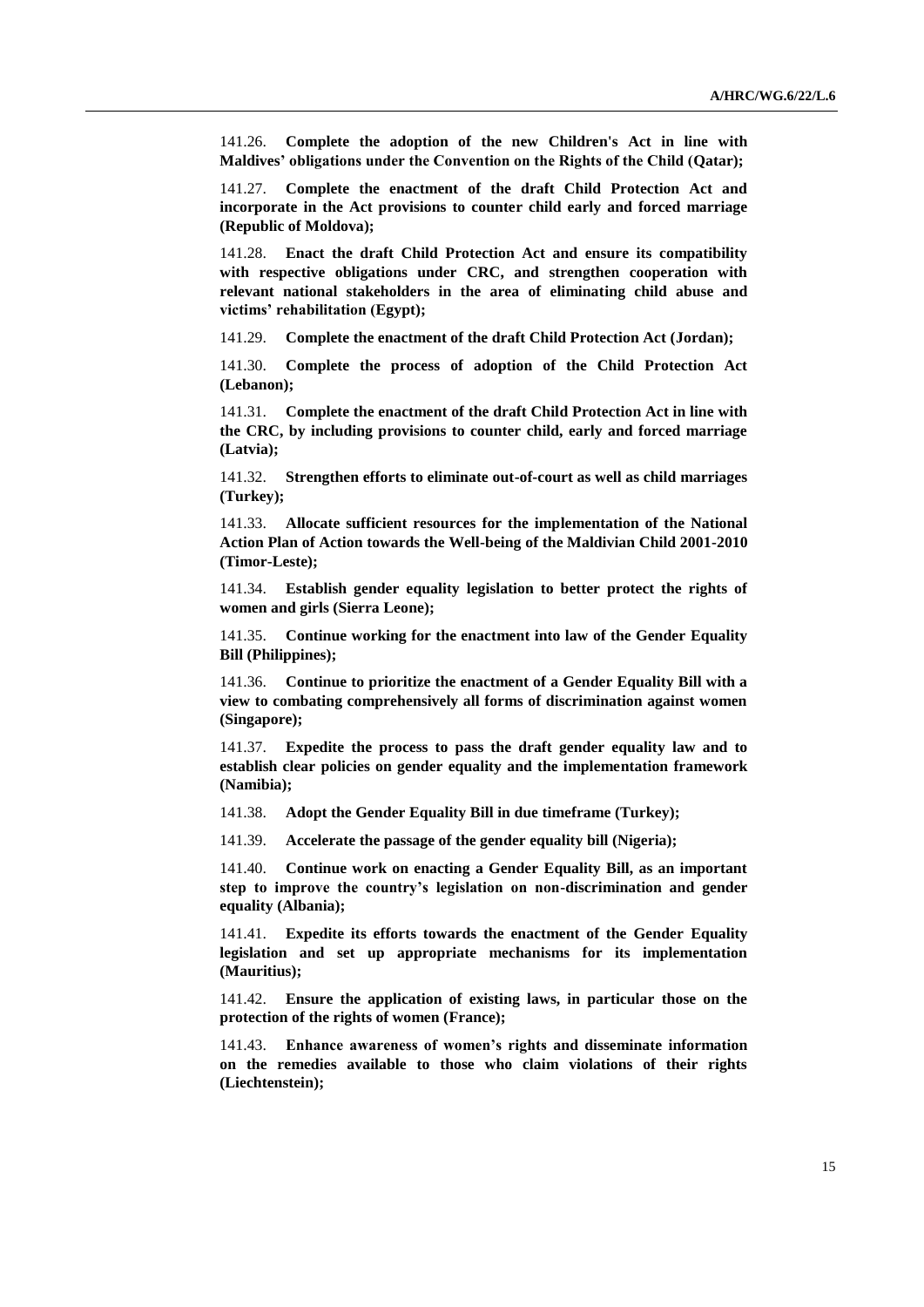141.44. **Continue implementing the priorities set for the promotion and protection of women's rights in the country (Brunei Darussalam);**

141.45. **Continue its efforts in the field of women's rights protection (Kazakhstan);**

141.46. **Take measures to foster the participation of women in all sectors of the society on the basis of a gender equality policy, including through the application of affirmative actions and quotas (Costa Rica);**

141.47. **Continue improving national legislation in order to ensure equality between women and men on the basis of the principle of non-discrimination (Russian Federation);**

141.48. **Take further measures for the promotion of gender equality and women's rights, ensuring women's participation and gender responsiveness within the policies of the government and other agencies (Sri Lanka);**

141.49. **Continue to further promote gender equality in the country, in particular through education and capacity-building activities (Viet Nam);**

141.50. **Eliminate all forms of discrimination against women, in particular discrimination against divorced women and widows, so that they can participate in the economic and political life of their country (Angola);**

141.51. **Improve the family law in order to develop the rights of women (Lebanon);**

141.52. **Give stronger support to government measures for the empowerment of women (Cuba);**

141.53. **Continue to take steps for economic and political empowerment of women (Pakistan);**

141.54. **Promote leadership of women by enacting the pending Gender Equality Bill, and ensuring its early implementation (Fiji);**

141.55. **Take measures to eradicate traditional stereotypes of women, especially through educational programmes and enactment of legislation on domestic violence and all forms of sexual violence (Bhutan);**

141.56. **Establish and enforce explicit legal protection against FGM (Slovenia);**

141.57. **Take measures to eradicate traditional stereotypes of women, especially through educational programmes, and enact legislation on domestic violence (Portugal);**

141.58. **Take concrete measures to implement the Domestic Violence Act (Jordan);**

141.59. **Develop statistics of cases of gender-based violence and analyse the causes of why many women do not to denounce abuses (Spain);**

141.60. **Implement stronger complaints and prosecution mechanisms for survivors of domestic violence, and improved services including provision of more shelters (Australia);**

141.61. **Continue deploying efforts aiming at preventing and punishing all forms of violence against women and girls, and further consolidate female representation in executive and decision-making positions (Peru);**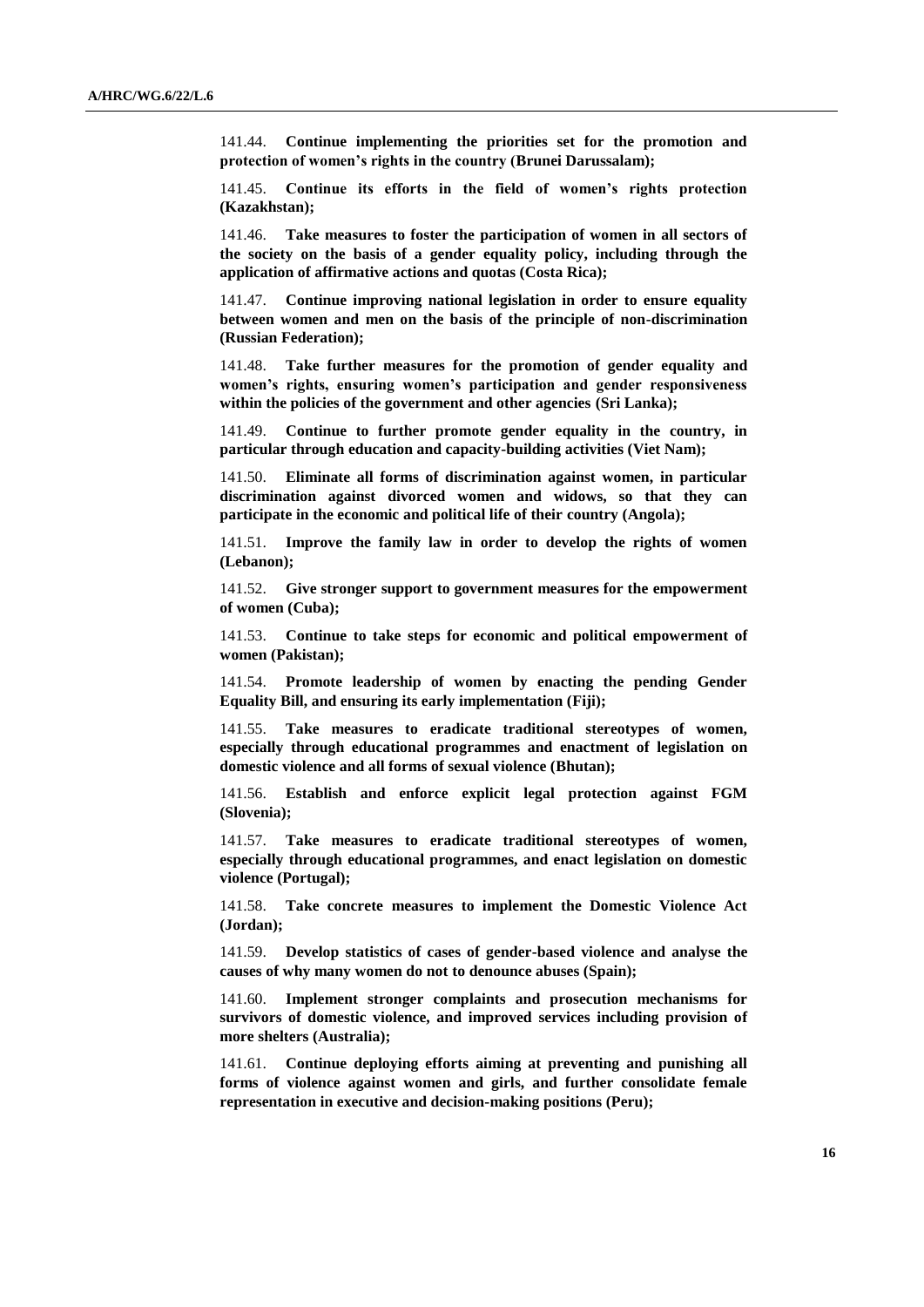141.62. **Institutionalize systematic training and capacity building to prevent, respond and monitor gender-based violence (Portugal);**

141.63. **Continue strengthening plans and programmes with a view to eradicate domestic violence, especially against women, girls and boys (Chile);**

141.64. **Strengthen its Domestic Violence Act with a view to ending domestic violence and sexual violence against women and children (Nigeria);**

141.65. **Train police and medical staff to identify and classify violence within the family avoiding victims stigmatization (Mexico);**

141.66. **Expeditiously implement the Anti-Trafficking Act and provide facilities and necessary assistance to the victims, in particular women and children (Sri Lanka);**

141.67. **Continue to implement the National Action Plan 2015-2019 to Combat Trafficking in Persons (Pakistan);**

141.68. **Continue combating trafficking in persons (Senegal);**

141.69. **Continue efforts for the full implementation of the Prevention of Human Trafficking Act, in order to identify child victims of trafficking and provide legal assistance to them (Albania);**

141.70. **Implement the anti-trafficking law by investigating all cases of human trafficking (Botswana);**

141.71. **Take concrete steps to reduce violence targeting foreigners; investigate, prosecute and punish perpetrators of violent attacks (Canada);**

141.72. **Put in place measures for the safety and security of foreign workers and effectively implement the Anti-Human Trafficking Act (India);**

141.73. **Proceed in providing effective protection for the family as the natural and fundamental unit of the society (Egypt);**

141.74. **Continue the work undertaken for the adoption of a new criminal code which guarantees the independence of the judicial system and the holding of fair and just trials (France);**

141.75. **Take the necessary steps to strengthen the independence and impartiality of the judiciary (Ghana);**

141.76. **Continue the process of reforms in the area of criminal justice in line with the international obligations of Maldives (Russian Federation);**

141.77. **Promote efforts to consolidate the rule of law (Côte d'Ivoire);**

141.78. **Improve access to criminal justice services and legal assistance (Angola);**

141.79. **Hasten the submission of the juvenile justice bill, aimed at establishing a juvenile justice and welfare system in the country (Nigeria);**

141.80. **Guarantee education for children in conflict with the law (Bahrain);**

141.81. **Provide meaningful access to specialised training on international human rights law and mechanisms to its judges, magistrates, prosecutors and lawyers (New Zealand);**

141.82. **Ensure the respect for freedom of opinion and expression (France);**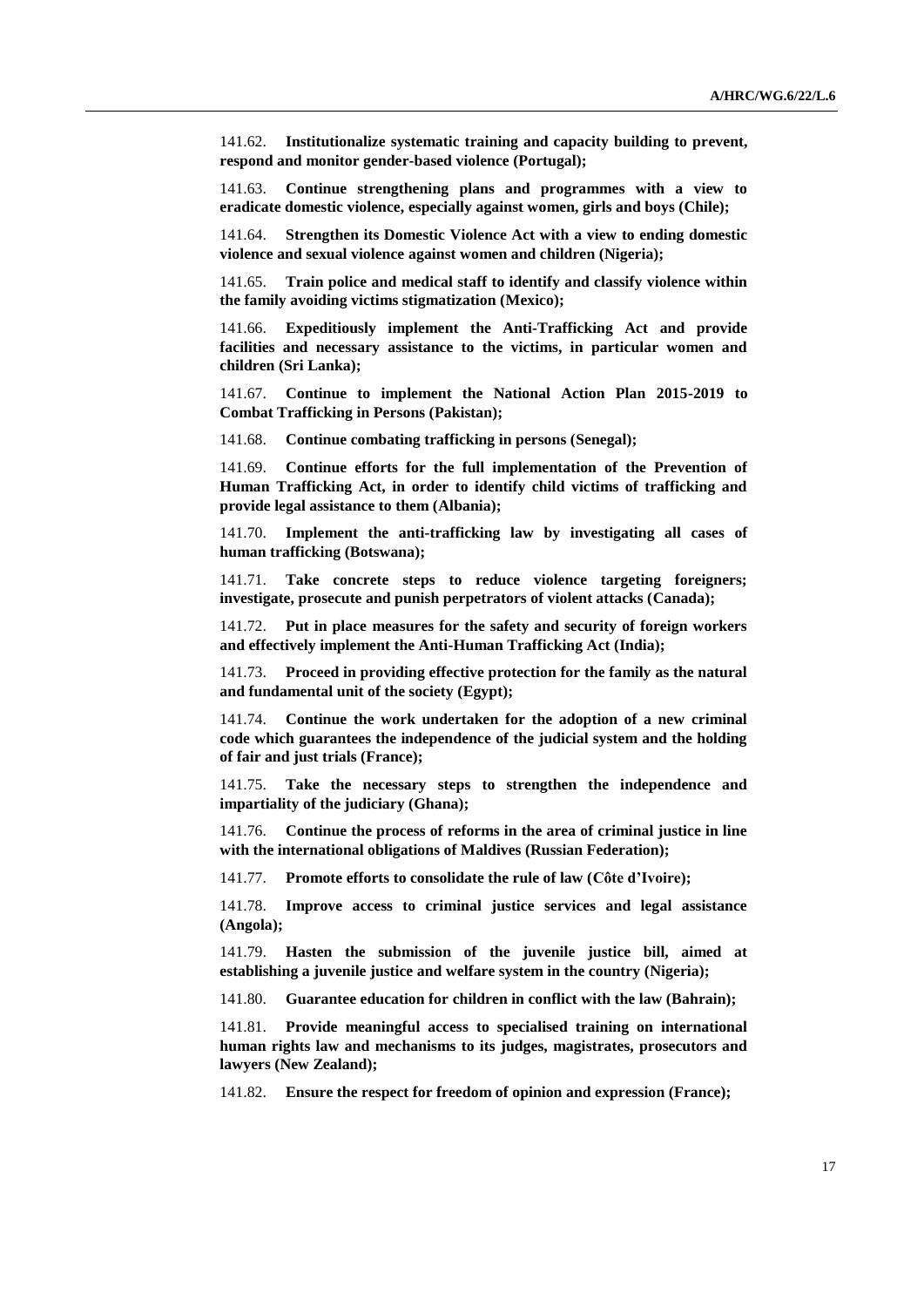141.83. **Uphold freedoms essential for a stable democracy, including freedoms of speech and assembly (Australia);**

141.84. **Take concrete measures to guarantee freedom of expression and media and to address limitations in the existing law governing the operation of civil society organizations (Netherlands);**

141.85. **Increase measures to promote and protect freedom of expression in the country (Spain);**

141.86. **Create an environment of freedom of the media, and encourage media to project positive images of women and of the equal status and responsibilities of women and men in the private and public spheres (Slovenia);<sup>2</sup>**

141.87. **Strengthen efforts to protect the freedom of expression, including safety of journalists (Greece);**

141.88. **Guarantee freedom of expression in all its forms, and ensure investigations into attacks against journalists and the media and bring those responsible to justice (Switzerland);**

141.89. **Develop and implement specific laws, policies and mechanisms that recognize and protect the work of civil society, human rights defenders and journalists (Norway);**

141.90. **Ensure a safe environment for civil society participation, particularly the protection of the persons contributing to the work of the Human Rights Council (Paraguay);**

141.91. **Double its efforts in combating stereotypes on the role of women through facilitating the participation of women in political and public affairs and sensitizing its population on women's rights (Malaysia);**

141.92. **Intensify its efforts to facilitate the participation of women in political and public affairs, and fight stereotypes in relation to the role of women, particularly by raising awareness of the population about the necessity of ensuring that women enjoy their rights (Argentina);**

141.93. **Continue to promote women and make sure they are effectively present at the level of decision-making (Senegal);**

141.94. **Increase women's participation in decision-making positions (Rwanda);**

141.95. **Continue strengthening its efforts to facilitate the participation of women in political and public affairs (Bangladesh);**

141.96. **Redouble its efforts to facilitate the participation of women in political and public affairs and combat stereotypes on the role of women (Republic of Korea);**

141.97. **Enhance the role of the youth and empowering them in national building (Sudan);**

<sup>&</sup>lt;sup>2</sup> The recommendation as read out during the interactive dialogue: "We also reiterate our previous recommendations no.56 and 103."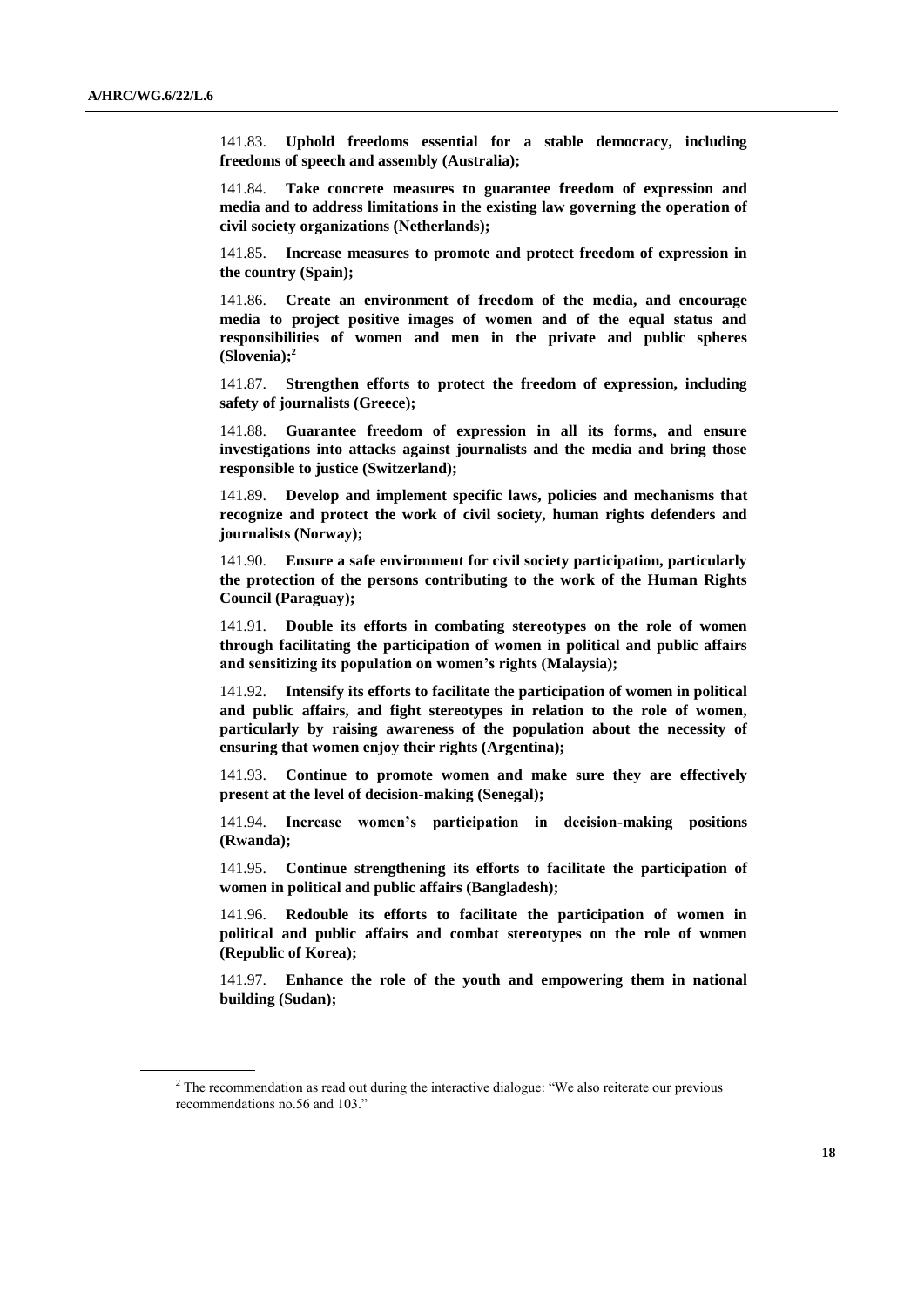141.98. **Continue to realize the right to work for its citizens including through providing opportunities for vocational training and technical education for young people (Egypt);**

141.99. **Try to minimize the negative consequences of drug-related crimes on human rights (China);**

141.100. **Continue the practice of implementing programmes aimed at further improving the welfare of the population (Turkmenistan);**

141.101. **Continue strengthening its social policies with a view to increasing the quality of life of its people, in particular of the most needy sectors (Venezuela (Bolivarian Republic of));**

141.102. **Enhance efforts in the provision of adequate housing for its people (Brunei Darussalam);**

141.103. **Continue with its plans to provide health care, especially for the elimination of polio and reduce the death rate (Saudi Arabia);**

141.104. **Strengthen the existing healthcare system to enhance access to health services by all with special emphasis on preventing life threatening illnesses and incidents (Sri Lanka);**

141.105. **Take further measures to protect human health in the context of ensuring effective ways of sustainable development (Turkmenistan);**

141.106. **Install follow-up to complete its Health Master Plan (2012-2016) (Equatorial Guinea);**

141.107. **Strengthen the comprehensive health care system to elevate the level of health services (Kuwait);**

141.108. **Continue to implement effective policies to ensure full access to health services for its people (Singapore);**

141.109. **Enact the Education Bill as soon as possible (Seychelles);**

141.110. **Enact the Education Bill, further enhance and develop the education system, and intensify efforts to improve access to education for students from low-income families (State of Palestine);**

141.111. **Continue its efforts to provide free education for all (Saudi Arabia);**

141.112. **Take additional steps to improve the quality of local education, including through improving teachers' performance and providing additional support for academically challenged students (Thailand);**

141.113. **Continue its efforts to raise the quality of education for all in order to protect the promotion of human rights (Yemen);**

141.114. **Continue to improve the education system in the country in cooperation and partnership with relevant international organizations (United Arab Emirates);**

141.115. **Take further steps to progressively improve the quality of education (Kazakhstan);**

141.116. **Strengthen the Government's efforts to improve the quality of education (Kuwait);**

141.117. **Enhance measures to address stereotyping against and lack of employment opportunities for persons with disabilities (Malaysia);**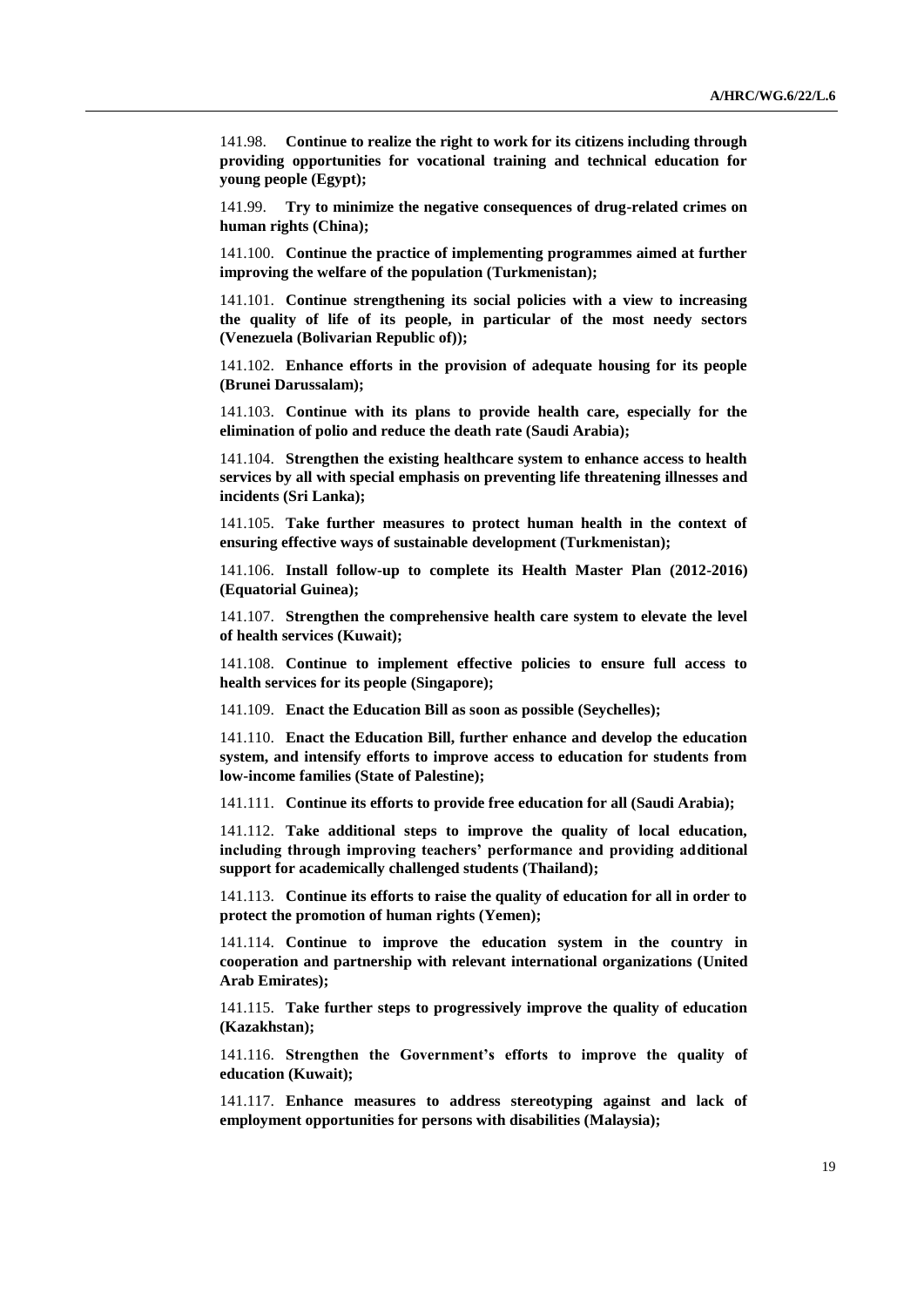141.118. **Mainstream disabilities rights into government policies and action plans (State of Palestine);**

141.119. **Guarantee access for persons with disabilities to education, health care and employment on an equal footing/without discrimination (Bahrain);**

141.120. **Continue advancing the rights of persons with disabilities, by increasing its financial assistance and regulation on minimum standards for the enjoyment of their human rights (Cuba);**

141.121. **Improve access to education for persons with disabilities (Jordan);**

141.122. **Identify the challenges in implementing its National Migration Management policy (Sri Lanka);** 

141.123. **Prevent discrimination or trafficking of migrant workers, establish warning mechanism and complaints mechanisms in case of violations and carry out awareness campaigns on their rights (Mexico);**

141.124. **Take further measures for ensuring proper protection of rights of migrants including migrant workers (Ukraine);**

141.125. **Take all necessary steps in the areas of legislation and political measures to protect migrant workers from abusers, traffickers and unscrupulous employers and to guarantee the non-discrimination of noncitizens with regard to conditions and requirements to access the labour market (Honduras);**

141.126. **Update and enact the pending Disaster Management Bill with a view to realising these basic rights to clean and safe drinking water and the right to a clean environment (Fiji);**

141.127. **Strengthen and implement comprehensive climate change adaptation measures (Sierra Leone);**

141.128. **Take further steps to protect and promote economic, social and cultural rights, in the context of climate change (Viet Nam);**

141.129. **Actively address the negative impact of climate change on human rights (China);**

141.130. **Strengthen efforts to ensure the security and safety of family and the protection of family from experiencing negative consequences (Bangladesh);**

141.131. **Adopt additional measures to completely implement the Domestic Violence Prevention Act, with reference to the expired 12-month term following its adoption in 2012 (Germany).**

**142. Maldives considers that recommendation 5.22 above is already implemented.** 

**143. The following recommendations will be examined by Maldives which will provide responses in due time, but no later than the 30th session of the Human Rights Council in September/October 2015.**

143.1. **Finalize the commitment to accede to International Convention on the Protection of the Rights of All Migrant Workers and Members of Their Families (Democratic Republic of the Congo);**

143.2. **Consider ratifying those international human rights instruments to which it is not yet a party, among them the ICRMW (Nicaragua);**

143.3. **Consider the possibility of ratifying the ICRMW (Egypt);**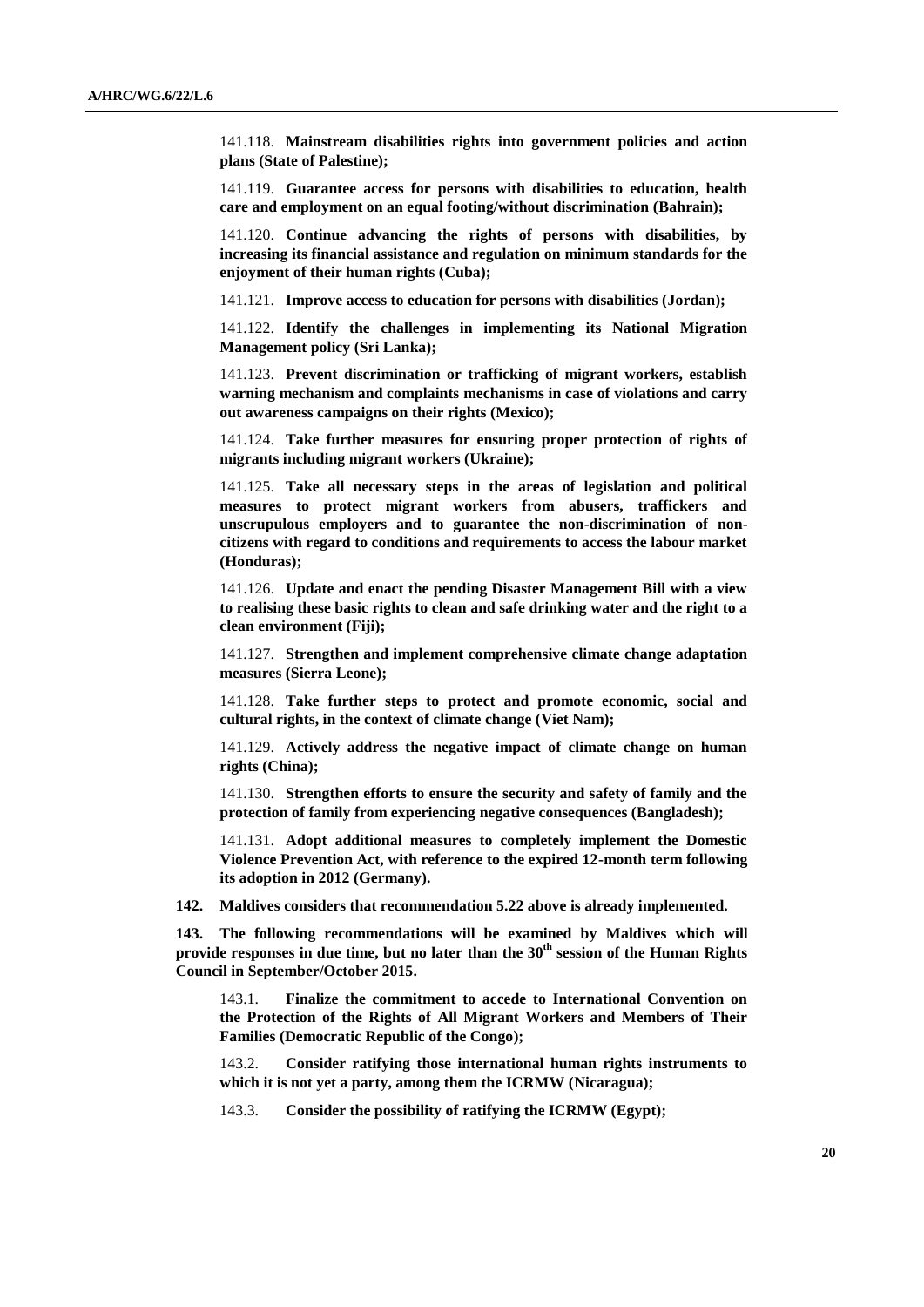- 143.4. **Consider ratifying the ICRMW (Ecuador);**
- 143.5. **Consider ratifying ICRMW (Rwanda);**
- 143.6. **Consider acceding to ICRMW (Indonesia);**
- 143.7. **Sign and ratify ICRMW (Uruguay);**
- 143.8. **Ratify ICRMW (Senegal);**
- 143.9. **Ratify ICRMW (Honduras);**

143.10. **Accede to the International Convention for the Protection of All Persons from Enforced Disappearance (Uruguay);**

143.11. **Accede to the ICPPED (Madagascar);**

143.12. **Ratify OP-ICESCR (Spain);**

143.13. **Ratify the optional protocol of the Convention on the Rights of the Child, establishing a communications procedure (Algeria);**

143.14. **Ratify the Kampala amendments to the Rome Statute, if possible with a view to contribute to the activation of the jurisdiction of the International Criminal Court over the crime of aggression at the beginning of 2017 (Liechtenstein);**

143.15. **Consider ratifying ILO Convention 189 (Philippines);**

143.16. **Ratify the 1951 Refugee Convention and its 1967 Protocol, as previously recommended (Germany);**

143.17. **Ratify the 1951 Convention relating to the Status of Refugees and its 1967 Protocol, the 1954 Convention relating to the Status of Stateless Persons, and the 1961 Convention on the Reduction of Statelessness (Portugal);**

143.18. **Ratify the UNESCO Convention against Discrimination in Education (Algeria);**

143.19. **Promptly accede to the Protocol to the Convention Against Transnational Organised Crime (New Zealand);**

143.20. **Ratify ICPPED and take the necessary measures to give full effect to the provisions of ICCPR in the domestic legal order (Tunisia);**

143.21. **Consider the ratification of or accession to the ICRMW and the ICPPED (Peru);**

143.22. **Step up its efforts to ratify ICRMW and the Palermo Protocol to Prevent, Suppress, and Punish Trafficking in Persons, Especially Women and Children (Philippines);**

143.23. **Finalize the process for the ratification of ICRMW, as they committed to do, and create the necessary conditions to ensure the correct functioning and independence of the National Human Rights Commission (Niger);**

143.24. **Consider withdrawing the reservation made on article 16 to the CEDAW (Timor-Leste);**

143.25. **Withdraw reservations to CEDAW, ICCPR and CRC (Slovenia);**

143.26. **Bring their domestic legislation into conformity with their international obligations in the human rights sphere (Madagascar);**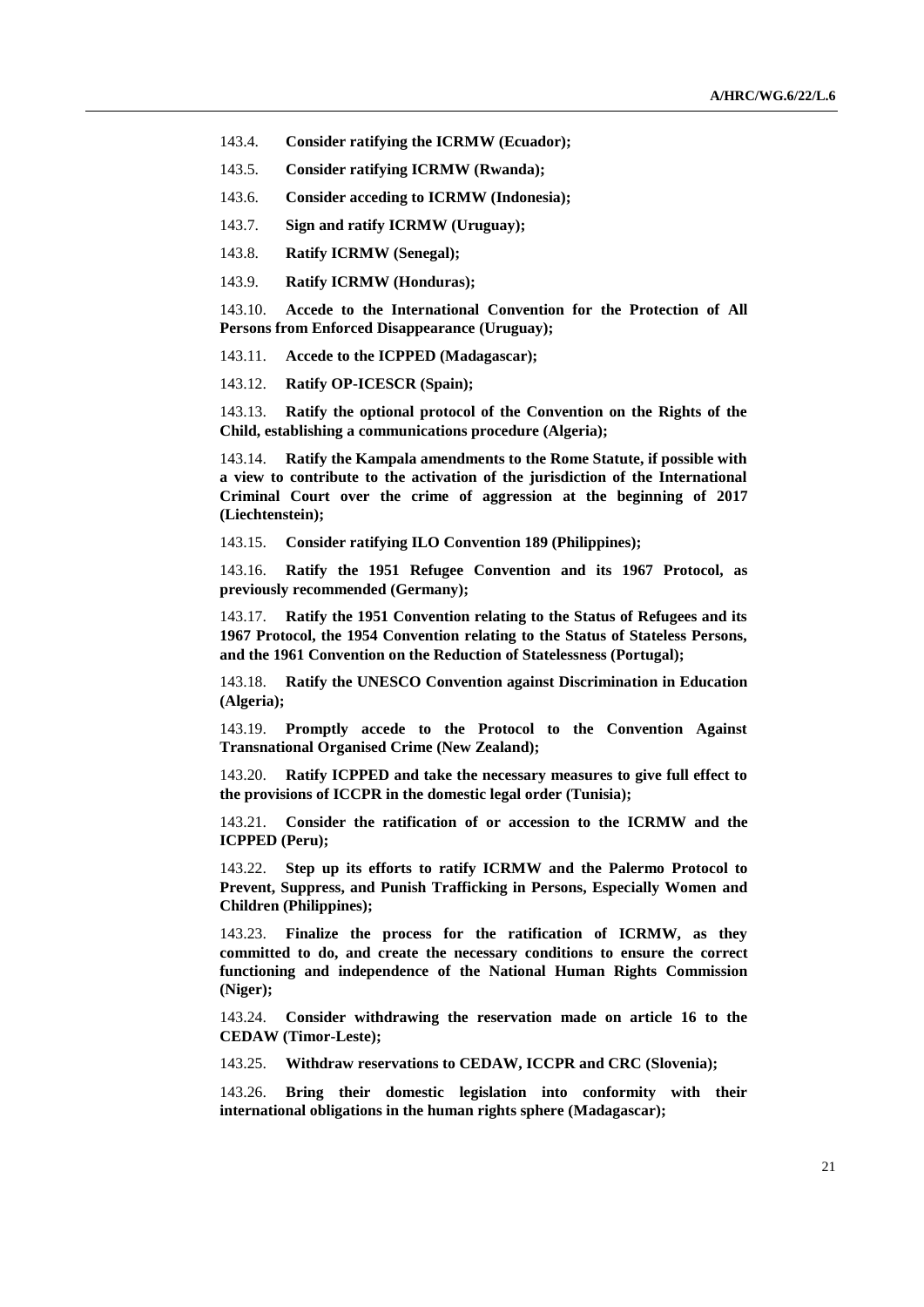143.27. **Undertake necessary measures to strengthen the independence of the Human Rights Commission, including amending the 2005 Human Rights Commission Act with a view to aligning it with the Paris Principles (Mauritius);**

143.28. **Guarantee the conformity of the National Human Rights Commission with the Paris Principles, strengthen its independence, and protect its members against reprisals and intimidation (Tunisia);**

143.29. **Fulfil its first cycle commitment to strengthen the independence and impartiality of its national Human Rights Commission (Canada);**

143.30. **Present its initial report to the UN Committee against Torture, which is overdue since 2005 (Denmark);**

143.31. **Accept a follow up visit by the Special Rapporteur on the independence of judges and lawyers and accept the outstanding request of a visit by the Special Rapporteur on the situations of human rights defenders (New Zealand);**

143.32. **Fully implement the recommendations of the Special Rapporteur on the Independence of Judges and Lawyers and ensure that the concept of separation of powers is fully respected (Netherlands);**

143.33. **Take all necessary measures to eliminate all forms of discrimination against children born outside of wedlock with regards to entitlement to maintenance and inheritance (Namibia);**

143.34. **Ensure equality of the rights of children born out of wedlock in unions which have not been sanctioned by courts (Paraguay);**

143.35. **Include specific provisions for the protection of girls in the draft law on the protection of children with a view to preventing child, early and forced marriages, and criminalize attempts to marry persons below the age of 18 years, as well as sexual offences against children (Belgium);**

143.36. **Repeal all legal provisions that discriminate against women (Slovenia);**

143.37. **Take all necessary measures to ensure the elimination of violence and discrimination against women, and take steps to ensure the full incorporation of CEDAW into its legal system (Sweden);**

143.38. **Make additional efforts to ensure that domestic law is in compliance with the provisions of CEDAW, particularly with regard to equality in marriage and divorce (Spain);**

143.39. **Strengthen efforts in implementing the rights and obligations towards the empowerment of women found in CEDAW (Greece);**

143.40. **Accelerate the process to adopt a law on gender equality and carry out awareness-raising activities on the issues of gender and domestic violence in the judicial sector, in the security forces as well as in schools (Belgium);**

143.41. **Take steps to promote religious dialogue on issues that affect women's human rights and the implementation of laws tackling violence against women (Ghana);**

143.42. **Increase resource allocations to government agencies mandated to implement laws tackling violence against women (Malaysia);**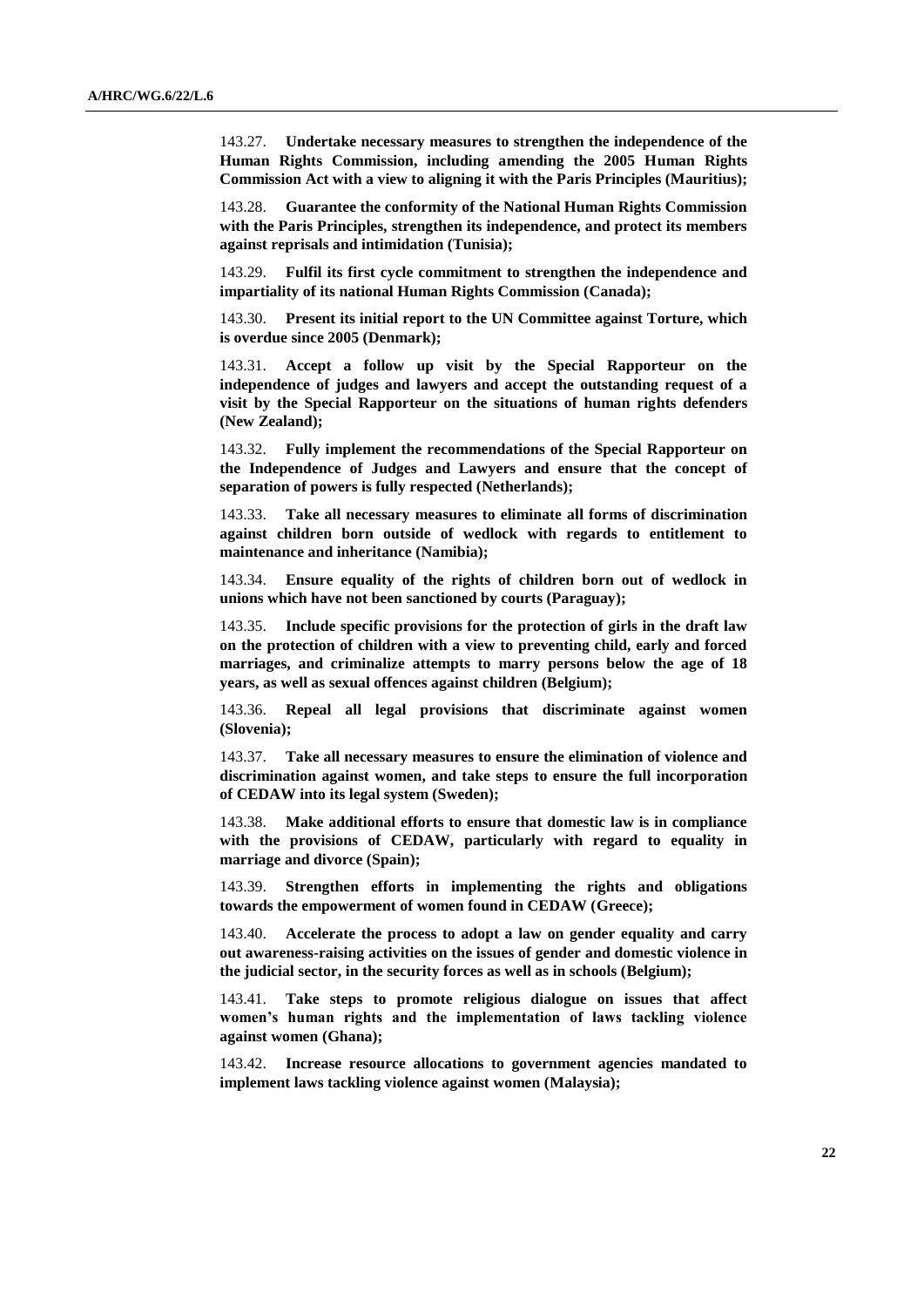143.43. **Bring an end to arbitrary detentions, particularly on the grounds of political opinion; investigate allegations of torture and ill treatment in prisons and bring those responsible to justice (France);**

143.44. **Review the treatment of all detainees ensuring that the human rights, safety and security of individuals in government custody are fully respected (Canada);**

143.45. **Ensure the administration of justice is fully consistent with international human rights standards and seek international technical assistance (United Kingdom of Great Britain and Northern Ireland);**

143.46. **Take measures to ensure the independence and impartiality of the role of the judiciary (Trinidad and Tobago);**

143.47. **Take further steps to ensure the impartiality and independence of the judiciary in accordance with international standards (Italy);**

143.48. **Take measures to reform the Judicial Service Commission, so as to ensure an independent and impartial judiciary, which respects fundamental rights (Switzerland);**

143.49. **Strengthen the impartiality of the Judicial Service Commission and ensure the independence of the Judiciary (Botswana);**

143.50. **Strengthen the independence of the judiciary by reforming the Judicial Services Commission's process for selecting and appointing judges (United States of America);**

143.51. **Restore confidence in its legal system by ensuring the clear and unambiguous division of powers, including the indisputable independence of its judicial processes and judges (Denmark);**

143.52. **Meet relevant obligations under the ICCPR, and fulfil its UPR first cycle commitments to ensure the legitimacy and independence of the judiciary and establish an independent bar association (Canada);**

143.53. **Adopt the necessary measures to guarantee the independence and impartiality of the judiciary, ensuring to all persons the respect of due process guarantees, in accordance with article 14 of ICCPR (Argentina);**

143.54. **Provide adequate training for judges, including human rights training, to ensure all judicial proceedings conform to international fair trial standards, and take concrete measures to strengthen the impartiality and independence of the Judicial Services Commission, including through ensuring that the composition and functioning of the Judicial Services Commission is in line with international principles of independence and accountability of the judiciary (Ireland);**

143.55. **Favourably consider embarking on fundamental reforms to the judiciary to ensure the independence, impartiality, and transparency of the judiciary with a view to strengthening democracy and rule of law in the country (Republic of Korea);**

143.56. **Improve the system of the separation of constitutional powers and make sure that each power respects the mandate of the others (Cabo Verde);**

143.57. **Take concrete measures to reinforce domestic democratic institutions, through the strengthening of judicial independence and of the freedom of opinion and expression, the investigation of recent detentions with**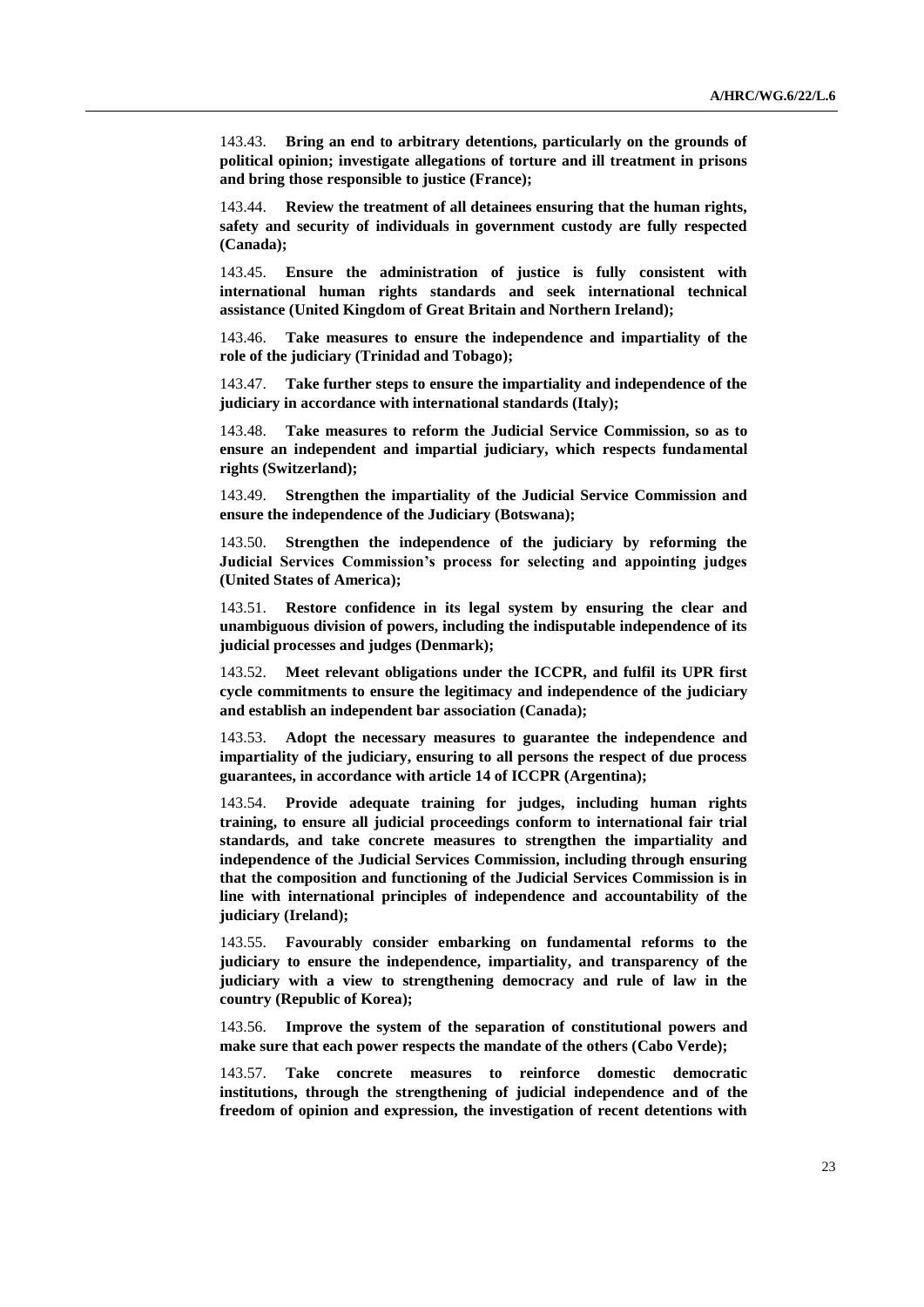**alleged political motivation, as well as through the guarantee to opposition parties of the right to peaceful protest (Brazil);**

143.58. **Reaffirm its commitment to democracy, human rights and the rule of law immediately and ensure that security forces exercise restraint in the face of peaceful and democratic protests and cease intimidation of the media (Canada);**

143.59. **Develop necessary institutional infrastructure to promote mutual understanding, tolerance and inter-religious dialogue in the society in Maldives to contribute to addressing religious extremism and strengthening cultural diversity (Honduras);**

143.60. **Develop and implement laws, policies and mechanisms that ensure full protection of all journalists and human rights defenders against attacks and reprisals (Latvia);**

143.61. **Take appropriate measures to fully guarantee the safety of journalists and of human rights defenders, so that they can carry out their activities without fear of persecution or restriction (Republic of Korea);**

143.62. **Ensure an enabling environment for the activities of journalists, human rights defenders and the other civil society actors (Tunisia);**

143.63. **Create and maintain, in law and in practice, a safe and enabling environment, in which human rights defenders and civil society can operate free from hindrance and insecurity, in accordance with Human Rights Council Resolutions 22/6 and 27/31 (Ireland);**

143.64. **Protect human rights defenders and ensure their right to exercise their work without restrictions (Timor-Leste);**

143.65. **Take measures aimed at diminishing threats and intimidation against journalists and civil society, as well as opponents against the Government (Trinidad and Tobago);**

143.66. **Take urgent action to protect human rights defenders, NGOs and journalists, and to investigate and prosecute all who threaten them (United Kingdom of Great Britain and Northern Ireland);**

143.67. **Improve resource allocations for the implementation of laws tackling participation of women in public office (Montenegro);**

143.68. **Strengthen healthcare facilities and enhance access to reproductive health services, especially for adolescents and youth, unmarried women and marginalized and excluded populations such as persons with disabilities (Thailand);**

143.69. **Develop legislation guaranteeing workers' rights, including for migrant workers, and enhance efforts to combat fraudulent recruitment (United States of America);**

143.70. **Improve rights and conditions of migrant workers and consider signing ICRMW (Turkey);**

143.71. **Adopt legislation for the protection of the environment and establish a joint private-public partnership to reduce the environmental impact of tourism on livelihoods and the rights to housing, safe drinking water, health and an adequate standard of life for its inhabitants (Mexico);**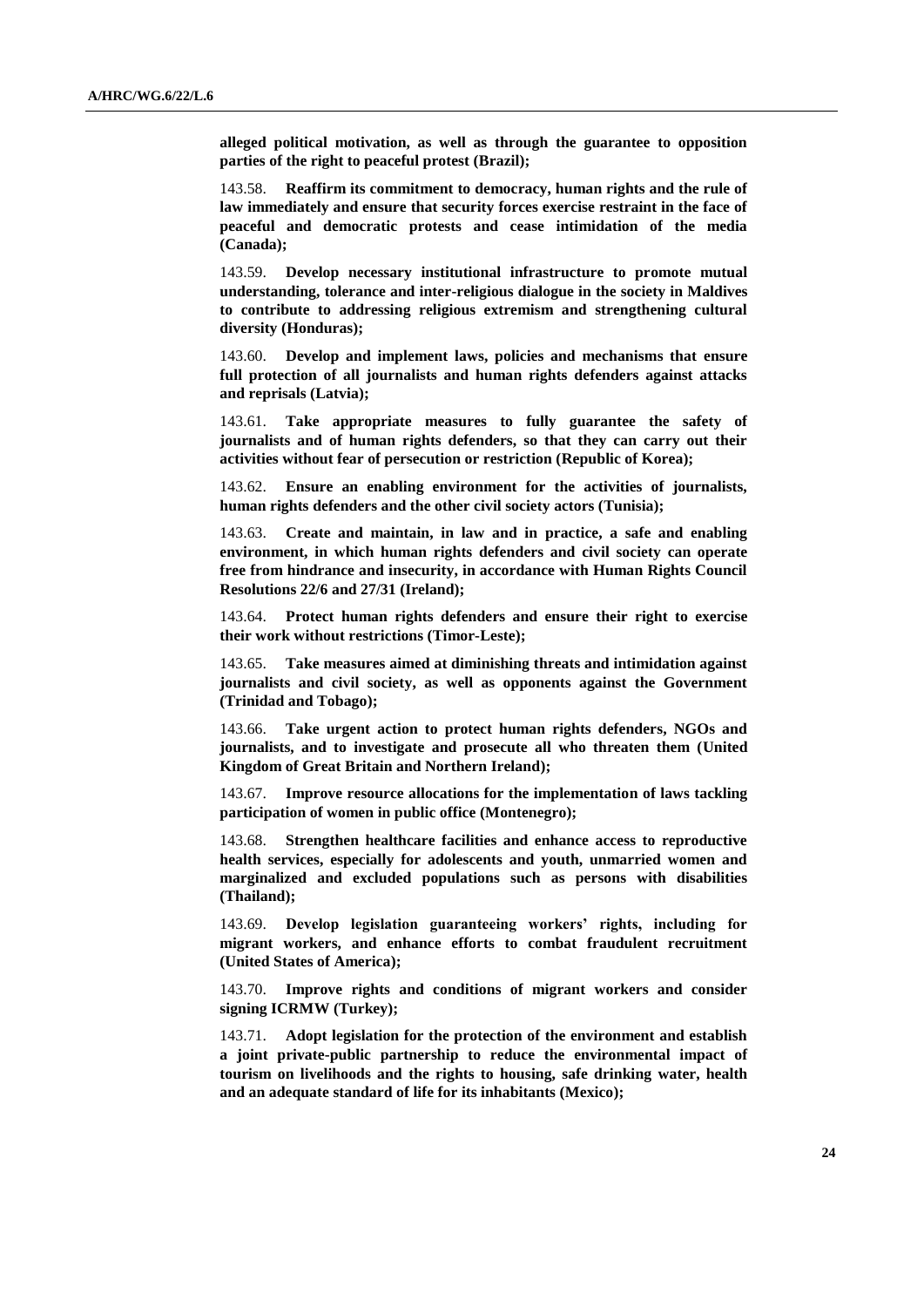143.72. **Promote the empowerment of women and girls and prevent the promotion of discrimination against women including through speech and sermons (Croatia);**

143.73. **Take effective steps to fully strengthen the rule of law; effectively ensure the impartiality and independence of the judiciary (Kenya);** 

143.74. **Strengthen the independence of its judiciary (Liechtenstein);**

143.75. **Establish legal remedies that are accessible to women, and ensure that women who report violations are treated in a gender-sensitive manner at all stages of judicial proceedings (Liechtenstein);**

143.76. **Continue its efforts to combat discrimination in all its forms (Libya);**

143.77. **Ensure the right of anyone convicted of a crime to have his conviction and sentence reviewed by a higher tribunal, as prescribed by article 14 of the ICCPR (Denmark);**

143.78. **Take all necessary measures to ensure the rule of law and the right to due process as enshrined in article 14 of the ICCPR (Sweden).**

**144. Maldives considers that the recommendations below cannot be accepted and would thus be noted:**

144.1. **Consider withdrawing reservations to article 18 of the ICCPR (Kenya);**

144.2. **Take measures to withdraw the reservation to article 18 of the ICCPR (Costa Rica);**

144.3. **Withdraw the reservation to Article 18 of the ICCPR (Greece);**

144.4. **Remove the legal requirement which prevents non-Muslims from being appointed as members of the Human Rights Commission (Ghana);**

144.5. **Continue efforts to amend the Human Rights Commission of the Maldives Act to be fully in line with the Paris Principles (Indonesia);**

144.6. **Speed up the adoption of the Law against Discrimination ensuring the incorporation of a prohibition of discrimination on the basis of sexual orientation and gender identity (Chile);**

144.7. **Guarantee that LGBTI persons have full and equal enjoyment of their human rights by repealing the norms that criminalize and stigmatize them (Argentina);**

144.8. **Decriminalize consensual extra-marital sexual relations (Slovenia);**

144.9. **Banish from its Penal Code the provisions related to corporal punishment, including flogging for sexual intercourse outside of marriage, and death penalty (Albania);**

144.10. **An absolute ban on death sentences against persons below the age of 18 at the time when the offence was committed (New Zealand);**

144.11. **Do not sentence minors to capital punishment (Spain);**

144.12. **Extend the moratorium on the death penalty with a view to its abolition and take immediate measures to prohibit absolutely the application of the death penalty to persons under the age of 18 years at the time of the offence, in compliance with the international legal obligations of the Maldives, in**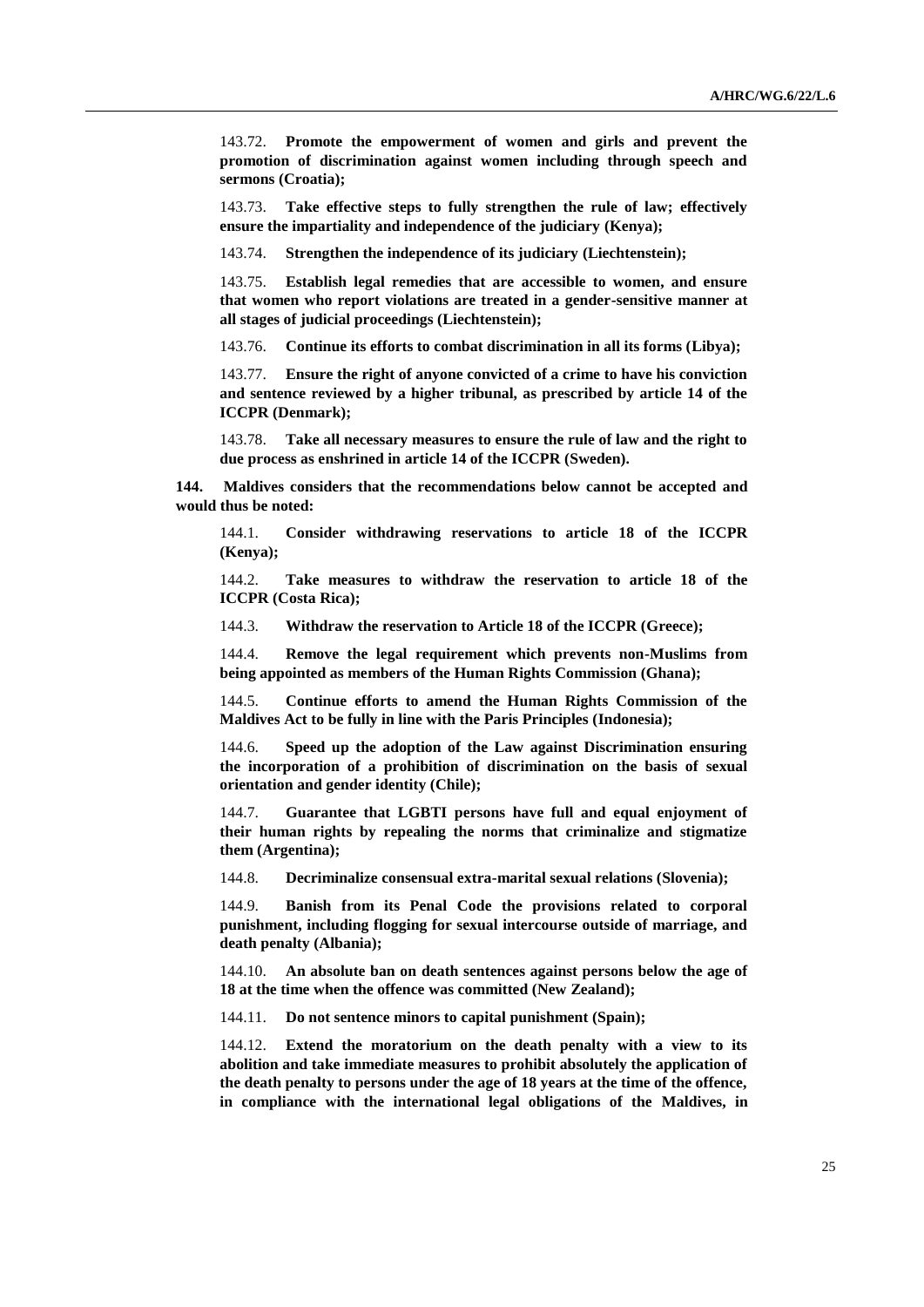**conformity with the commitments made during the first UPR session (Belgium);**

144.13. **Review and reform its legislation in order to abolish the death penalty and, in the meantime, maintain the de-facto moratorium, with a view to abolishing the practice in the future, avoiding, in particular, the possibility of children being sentenced to death (Brazil);**

144.14. **Ensure that the death penalty is not applied to persons below the age of 18 years, in conformity with the CRC ratified by the Maldives (France);**

144.15. **Retain the moratorium on the death penalty in all circumstances, in particular for juvenile offenders, and work towards the de jure abolition of capital punishment (Latvia);**

144.16. **Study the possibility of ratifying the Second Optional Protocol to the International Covenant on Civil and Political Rights (ICCPR-OP2) (Ecuador);**

144.17. **Consider ratifying ICCPR-OP2, aiming at the abolition of the death penalty (Rwanda);**

144.18. **Consider ratifying the Second Optional Protocol to the ICCPR with a view to total abolishment of the death penalty (Namibia);**

144.19. **Ratify ICCPR-OP2 aiming at the abolition of the death penalty (Norway);**

144.20. **Ratify ICCPR-OP2, relating to the abolition of death penalty (Paraguay);**

144.21. **Ratify ICCPR-OP2 with a view to the abolition of death penalty (Madagascar);**

144.22. **Take all necessary steps to introduce a de jure moratorium on capital executions with a view to fully abolish the death penalty, and ratify ICCPR-OP2 (Italy);**

144.23. **Revive the former six-decade-old moratorium on the death penalty with the clear objective of complete abolition (Germany);**

144.24. **Maintain the moratorium in the application of the death penalty (Spain);**

144.25. **Maintain the moratorium aiming at the abolition of the death penalty (Argentina);**

144.26. **Maintain a long standing de facto moratorium on death penalty, with a view to its abolition (Montenegro);**

144.27. **Maintain the moratorium on the application of the death penalty with a view to its definitive abolition (France);**

144.28. **Continue the longstanding de facto moratorium on death penalty and further consider towards its legal abolition (Nepal);**

144.29. **Continue retaining the moratorium on the use of the death penalty (Ukraine);**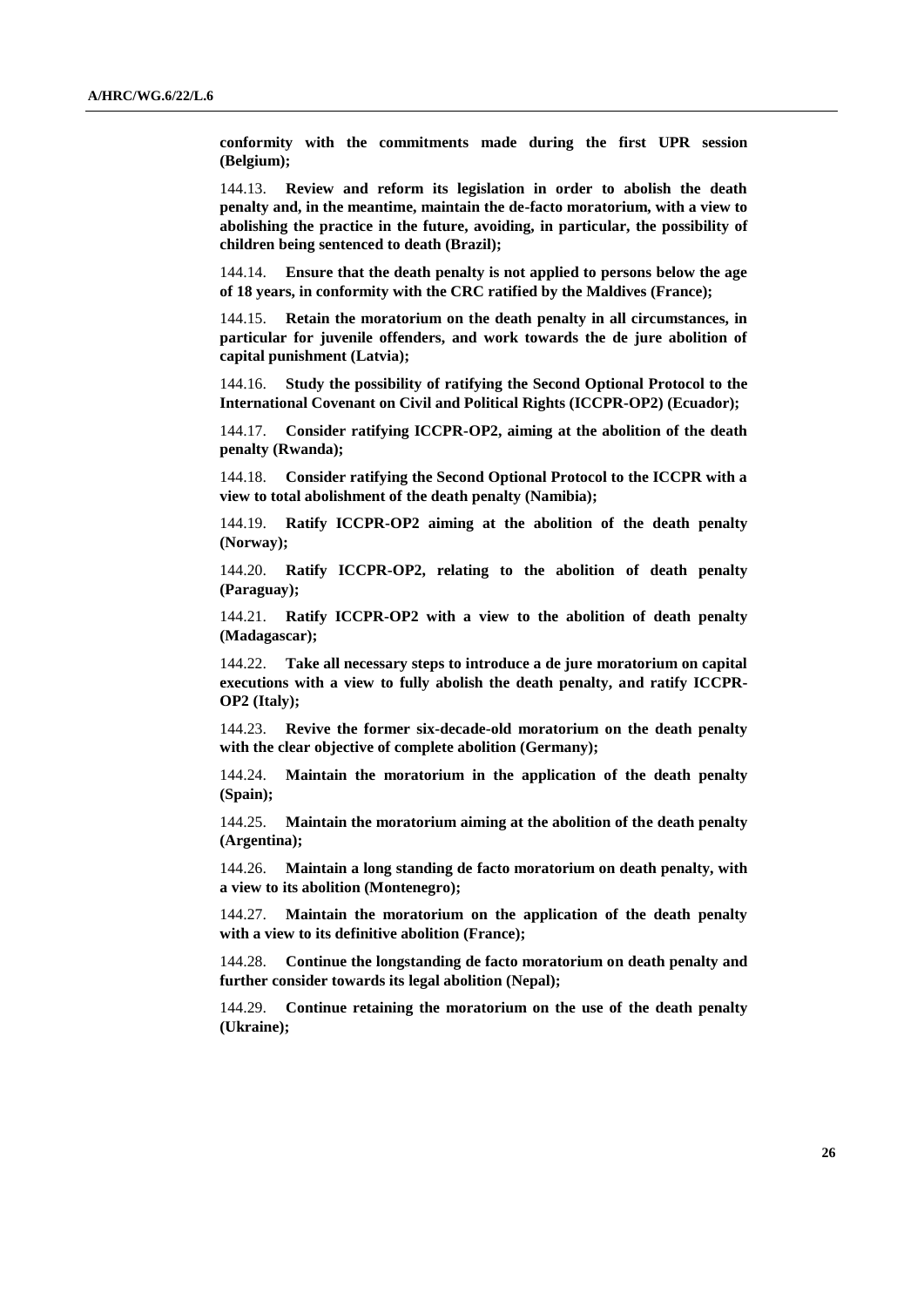144.30. **Establish a moratorium on executions with a view to abolishing the death penalty (Slovenia);<sup>3</sup>**

144.31. **Establish a moratorium on the application of the death penalty with a view to its definitive and permanent abolition and commute existing sentences (Uruguay);**

144.32. **Consider abolishing the death penalty and eliminate mandatory death penalty sentences (Sierra Leone);**

144.33. **Remove the regulations, which enable the implementation of the death penalty for intentional murder and remove the power of the President to commute death sentences, and renew its commitment to a moratorium on the death penalty (Australia);**

144.34. **Amend the Penal Code to prohibit corporal punishment (Chile);**

144.35. **Abolish flogging and other forms of corporal punishment, and ensure that survivors of sexual violence are not prosecuted for fornication (Slovenia);**

144.36. **Institute an immediate moratorium on the punishment by flogging, with a view to abolishing this practice at the legislative level (Uruguay);**

Impose an immediate moratorium on flogging, with the view of **abolishing it in law and prohibit all forms of corporal punishment in all settings (Latvia);**

144.38. **Bring an end to the application of cruel, inhuman or degrading punishments, in particular corporal punishment (France);**

144.39. **Introduce the necessary legal and policy measures to abolish all forms of corporal punishment (Italy);**

144.40. **End politically-motivated prosecutions and court proceedings, including those against members of the Human Rights Commission, and address the cases of individuals who have been convicted and imprisoned without minimum fair trial guarantees, such as former President Nasheed (United States of America);**

144.41. **Release immediately former President Nasheed, in light of the lack of a fair trial (Norway);**

144.42. **Immediately release political prisoners including former President Mohammed Nasheed, and conduct an effective and thorough review of the investigation and legal proceedings to ensure that international obligations related to fair trials and the rule of law have been fully respected (Canada);**

144.43. **Consider eliminating from the national legislation all provisions restricting freedom of thought, conscience and religion (Peru);**

144.44. **Ensure religious freedom and freedom of worship and nondiscrimination against persons of different religions (Cabo Verde);**

144.45. **Further facilitate favourable grounds for minority religious groups to choose, change and follow their own religion or belief without any form of restrictions (Ethiopia);**

<sup>&</sup>lt;sup>3</sup> The recommendation as read out during the interactive dialogue: "We also reiterate our previous recommendations no.56 and 103."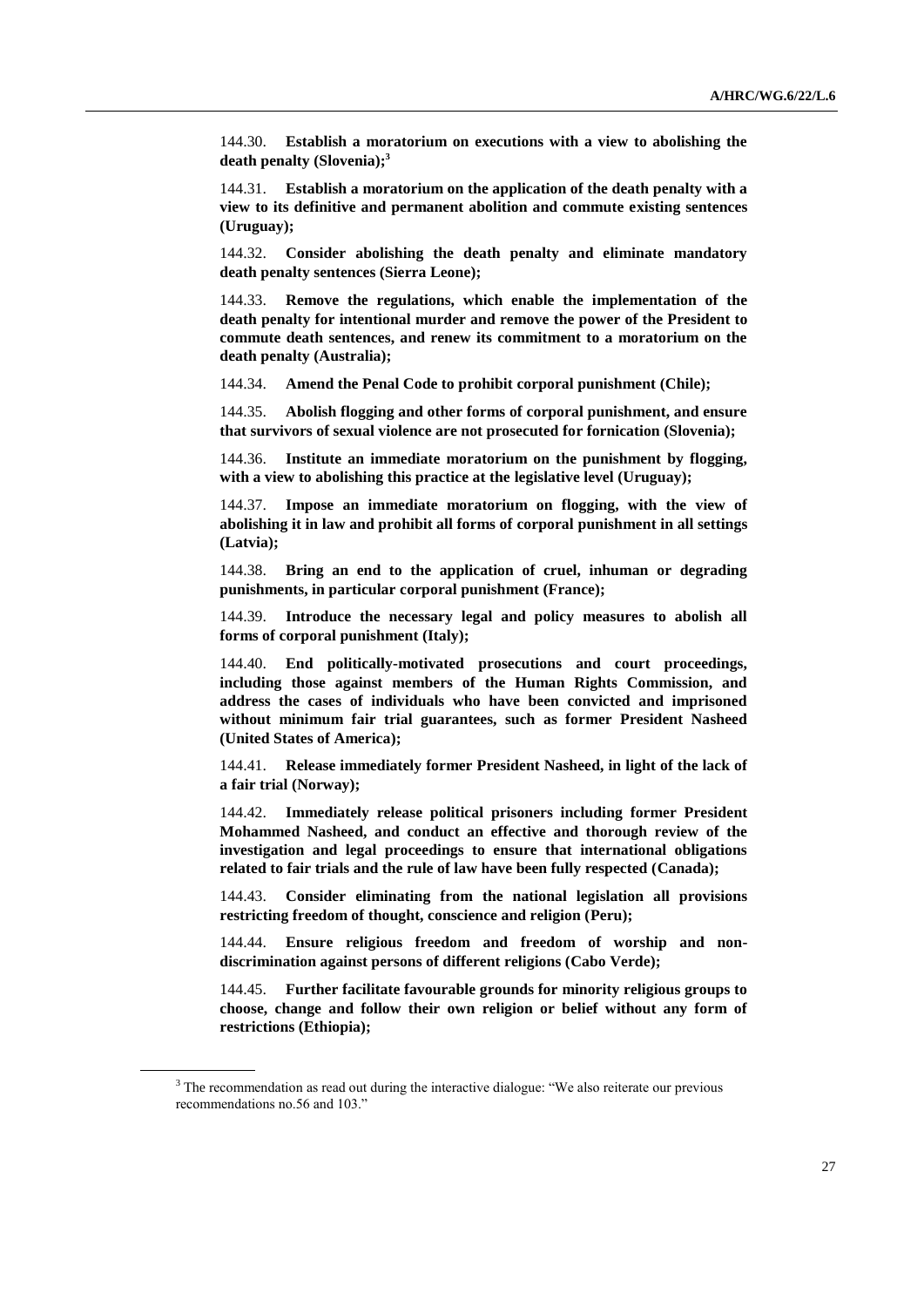144.46. **Remove legal provisions that restrict the right to freedom of religion or belief, including Article 9(d) of the Constitution which bars non-Muslims from being Maldivian citizens (Italy);**

144.47. **Guarantee the right to manifest one's religion or belief (Italy);**

144.48. **Develop laws that protect freedom of religion or belief and freedom of expression (Lebanon);**

144.49. **Fully align the institutional and operational framework of the National Human Rights Commission to be in line with the Paris Principles (Kenya).**

145. **All conclusions and/or recommendations contained in the present report reflect the position of the submitting State(s) and/or the State under review. They should not be construed as endorsed by the Working Group as a whole.**